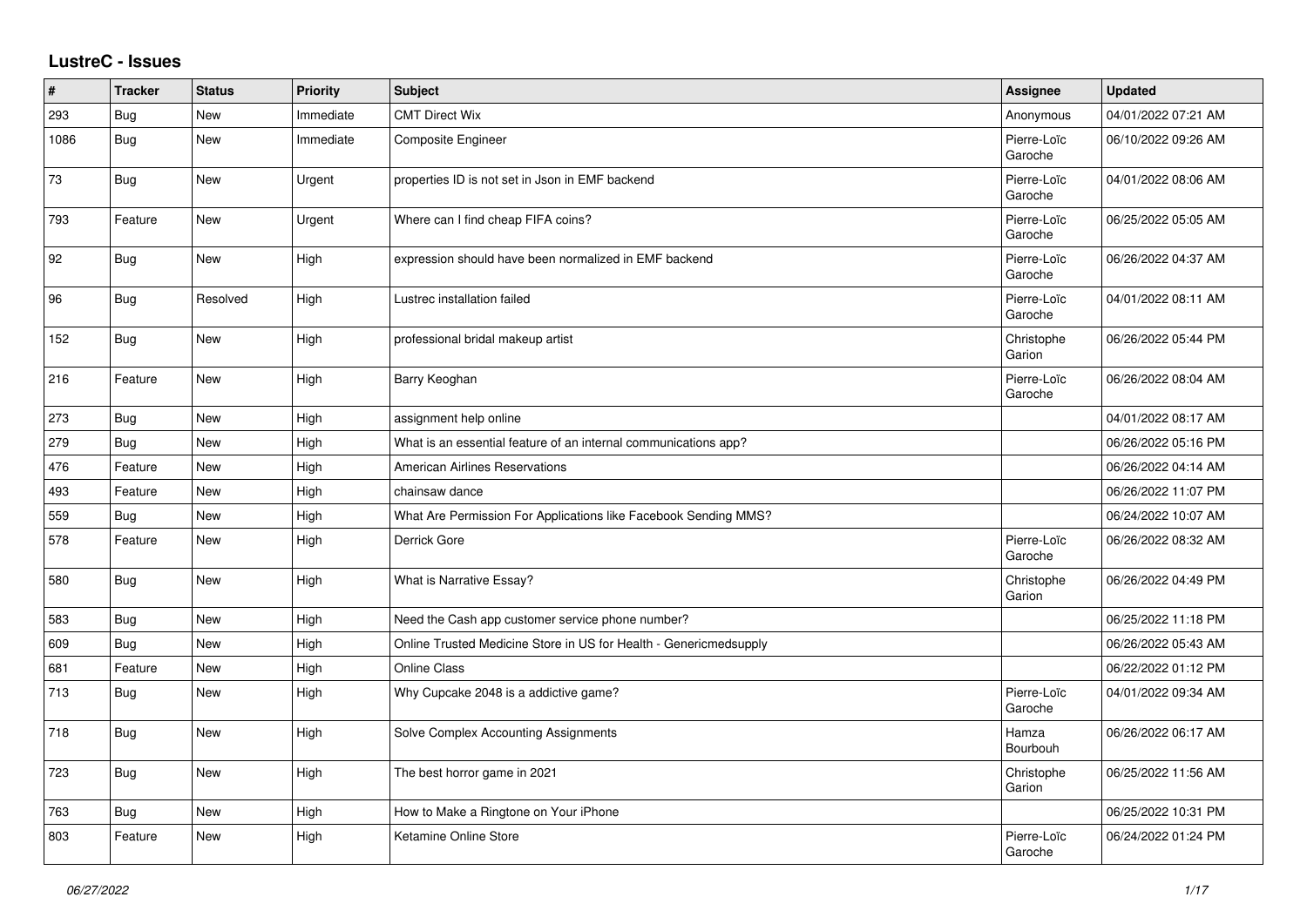| #    | <b>Tracker</b> | <b>Status</b> | <b>Priority</b> | Subject                                                                                                                                      | <b>Assignee</b>        | <b>Updated</b>      |
|------|----------------|---------------|-----------------|----------------------------------------------------------------------------------------------------------------------------------------------|------------------------|---------------------|
| 931  | Feature        | New           | High            | Situs Judi Slot Online apel888                                                                                                               | Pierre-Loïc<br>Garoche | 06/26/2022 01:07 AM |
| 1005 | Bug            | New           | High            | Nursing Assignment Help in UK                                                                                                                |                        | 05/13/2022 05:33 PM |
| 1066 | Feature        | New           | High            | Using the default Routerlogin.net web address for setup                                                                                      |                        | 05/31/2022 12:16 PM |
| 1095 | Feature        | New           | High            | Want to Know the Best CV Makers in Dubai?                                                                                                    |                        | 06/20/2022 06:29 AM |
| 1105 | <b>Bug</b>     | New           | High            | What is Mahjong online?                                                                                                                      |                        | 06/23/2022 04:02 PM |
| 1107 | Feature        | New           | High            | Where do you have to find an application to watch news and sports videos?                                                                    | Christophe<br>Garion   | 06/18/2022 10:36 AM |
| 63   | Feature        | New           | Normal          | Skip normalization step in mutation generation if it possible                                                                                | Pierre-Loïc<br>Garoche | 06/25/2022 10:31 PM |
| 72   | <b>Bug</b>     | New           | Normal          | Simulinkd does not match Lustre using EMF backend when using nested Merge expression                                                         | Pierre-Loïc<br>Garoche | 04/01/2022 08:06 AM |
| 74   | Bug            | New           | Normal          | const is not supported inside contract                                                                                                       | Pierre-Loïc<br>Garoche | 06/26/2022 11:57 PM |
| 75   | Bug            | New           | Normal          | exception File "checks/algebraicLoop.ml", line 368, characters 16-22: Assertion failed                                                       |                        | 06/26/2022 11:54 PM |
| 76   | <b>Bug</b>     | New           | Normal          | Import error: Load error: imported node real_to_int declared in a regular Lustre file. File "include/conv.lusi",<br>line 1, characters 0-64: |                        | 06/26/2022 08:09 PM |
| 78   | <b>Bug</b>     | In Progress   | Normal          | Why generate MCDC conditions for constant flows?                                                                                             | Pierre-Loïc<br>Garoche | 04/01/2022 08:08 AM |
| 88   | Bug            | New           | Normal          | kind2 output: When for node arguments                                                                                                        | Pierre-Loïc<br>Garoche | 06/26/2022 01:11 PM |
| 113  | Bug            | New           | Normal          | ufc 254 live                                                                                                                                 |                        | 06/25/2022 01:50 AM |
| 114  | Bug            | New           | Normal          | <b>Medical Research Writing Services</b>                                                                                                     |                        | 06/25/2022 07:20 AM |
| 115  | Bug            | New           | Normal          | NFL LIVE STREAM                                                                                                                              |                        | 06/26/2022 08:48 AM |
| 116  | Bug            | New           | Normal          | aertaeyg                                                                                                                                     |                        | 06/26/2022 05:38 AM |
| 117  | Bug            | New           | Normal          | How to Watch Cowboys vs Cardinals Game Live Stream FREE TV                                                                                   |                        | 04/01/2022 08:08 AM |
| 118  | <b>Bug</b>     | New           | Normal          | golf                                                                                                                                         | Anonymous              | 06/26/2022 10:39 AM |
| 119  | <b>Bug</b>     | New           | Normal          | klhjigyu                                                                                                                                     |                        | 06/26/2022 02:31 PM |
| 120  | <b>Bug</b>     | New           | Normal          | ghfjtkx                                                                                                                                      | Pierre-Loïc<br>Garoche | 06/26/2022 04:31 PM |
| 121  | Bug            | New           | Normal          | xgfhjmghtm                                                                                                                                   |                        | 04/01/2022 07:56 AM |
| 122  | Bug            | New           | Normal          | <b>AFL Live Stream</b>                                                                                                                       |                        | 04/01/2022 07:55 AM |
| 123  | Bug            | New           | Normal          | https://www.reddit.com/r/NRLgrandfinal2020/                                                                                                  |                        | 06/26/2022 05:36 PM |
| 124  | <b>Bug</b>     | New           | Normal          | https://www.bigmarker.com/ustvpass/LIVE-Atlanta-Falcons-vs-Carolina-Panthers-NFL-Week-8-Game                                                 |                        | 04/01/2022 07:55 AM |
| 125  | Bug            | New           | Normal          | vbvnm                                                                                                                                        |                        | 04/01/2022 07:55 AM |
| 126  | Feature        | New           | Normal          | Stussy Air Force 1 replica                                                                                                                   |                        | 06/26/2022 05:46 PM |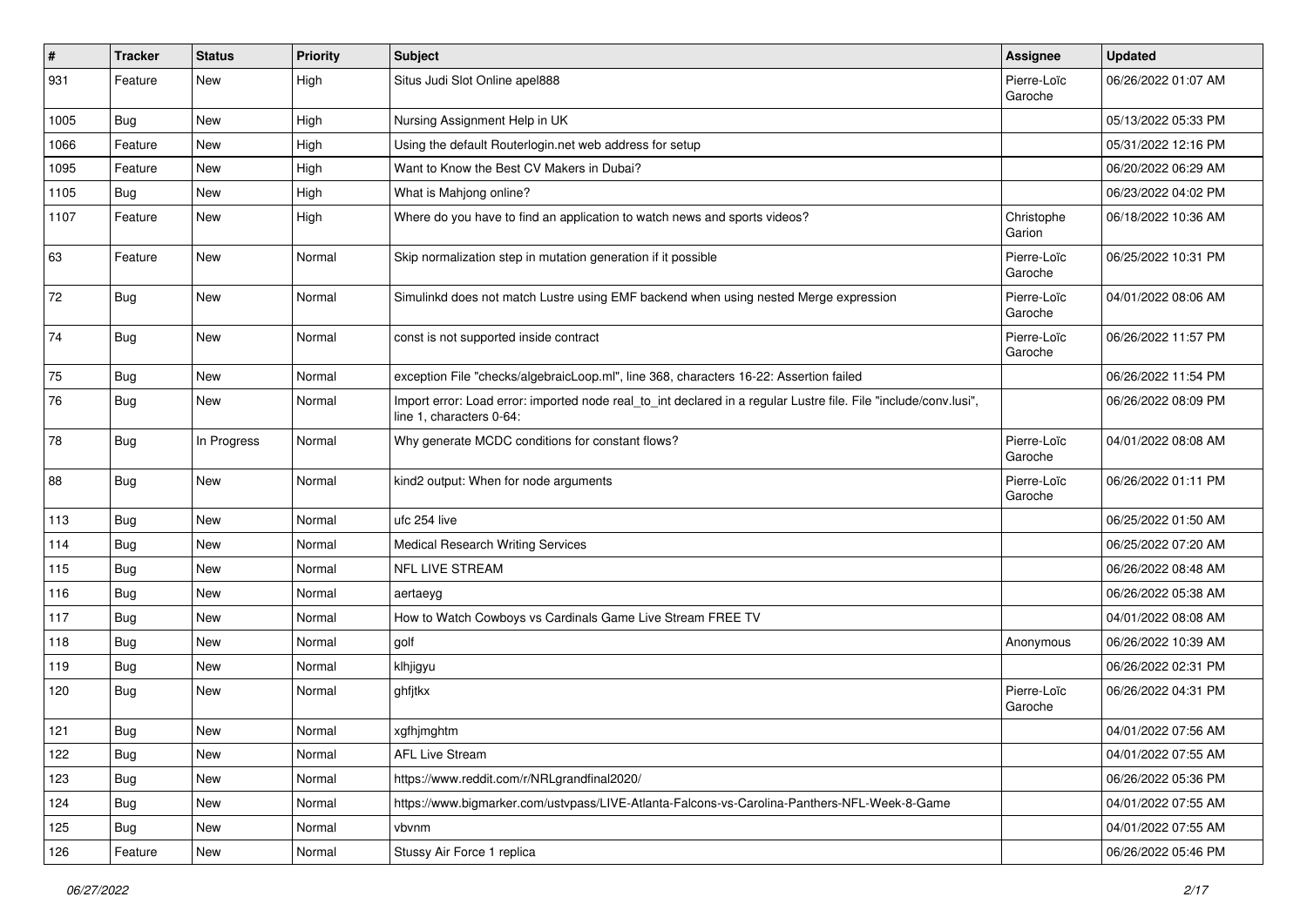| $\vert$ # | <b>Tracker</b> | <b>Status</b> | <b>Priority</b> | <b>Subject</b>                                 | Assignee               | <b>Updated</b>      |
|-----------|----------------|---------------|-----------------|------------------------------------------------|------------------------|---------------------|
| 127       | Feature        | New           | Normal          | replica af1                                    |                        | 04/01/2022 07:55 AM |
| 128       | Bug            | New           | Normal          | dfgbd                                          |                        | 06/26/2022 05:07 AM |
| 129       | Bug            | New           | Normal          | xcvgbgh                                        |                        | 06/26/2022 06:01 PM |
| 131       | <b>Bug</b>     | New           | Normal          | triokids                                       |                        | 04/01/2022 07:54 AM |
| 132       | <b>Bug</b>     | New           | Normal          | concrete-everything                            |                        | 06/26/2022 06:56 PM |
| 133       | Bug            | New           | Normal          | craftlabs                                      |                        | 06/25/2022 04:43 PM |
| 134       | Bug            | New           | Normal          | wisegolfers                                    |                        | 06/24/2022 03:34 AM |
| 135       | Bug            | New           | Normal          | factspress                                     |                        | 04/01/2022 07:52 AM |
| 136       | Bug            | New           | Normal          | snappow                                        |                        | 06/26/2022 12:51 PM |
| 137       | <b>Bug</b>     | New           | Normal          | hcbets                                         |                        | 04/01/2022 07:52 AM |
| 138       | Bug            | New           | Normal          | own-sweethome                                  |                        | 06/25/2022 09:59 AM |
| 139       | Bug            | New           | Normal          | relseo                                         |                        | 06/26/2022 09:35 PM |
| 140       | Bug            | New           | Normal          | sugarbalanceusa                                |                        | 06/26/2022 10:54 AM |
| 141       | Feature        | New           | Normal          | Something about jerry curly                    |                        | 06/26/2022 02:02 PM |
| 142       | Feature        | New           | Normal          | About ashimary hair                            |                        | 06/26/2022 09:07 AM |
| 143       | Bug            | New           | Normal          | Bob lace front wigs                            |                        | 06/26/2022 11:52 PM |
| 144       | Bug            | New           | Normal          | curly bob lace front wigs                      |                        | 06/26/2022 01:44 PM |
| 145       | <b>Bug</b>     | New           | Normal          | abdulbaissagar                                 |                        | 06/26/2022 11:32 PM |
| 146       | <b>Bug</b>     | New           | Normal          | bayabais                                       |                        | 06/26/2022 06:52 PM |
| 147       | Bug            | New           | Normal          | xzxgfufi                                       |                        | 04/01/2022 07:54 AM |
| 148       | Bug            | New           | Normal          | zxZdfg                                         |                        | 04/01/2022 08:01 AM |
| 149       | Bug            | New           | Normal          | dftgy                                          |                        | 06/25/2022 07:33 AM |
| 150       | Bug            | New           | Normal          | dfgh                                           |                        | 06/26/2022 11:41 AM |
| 151       | Feature        | New           | Normal          | Law Essay Writing Service - Assignments Planet |                        | 06/26/2022 05:42 PM |
| 153       | Bug            | New           | Normal          | urgent loan online                             | Christophe<br>Garion   | 06/26/2022 07:22 AM |
| 154       | <b>Bug</b>     | New           | Normal          | fdgyyrut gyrtrw                                |                        | 06/21/2022 07:35 AM |
| 155       | Bug            | New           | Normal          | Cant access my cash app account                | Pierre-Loïc<br>Garoche | 06/22/2022 02:15 PM |
| 156       | <b>Bug</b>     | New           | Normal          | Access old cash app account                    |                        | 04/01/2022 08:00 AM |
| 157       | Bug            | New           | Normal          | Forget cash app pin                            |                        | 06/26/2022 08:59 PM |
| 158       | <b>Bug</b>     | New           | Normal          | dfghj zcvgh                                    |                        | 06/26/2022 02:58 PM |
| 159       | <b>Bug</b>     | New           | Normal          | xfguih njgkh                                   |                        | 06/26/2022 11:38 PM |
| 160       | <b>Bug</b>     | New           | Normal          | rtyuiv wbhyu                                   |                        | 04/01/2022 07:56 AM |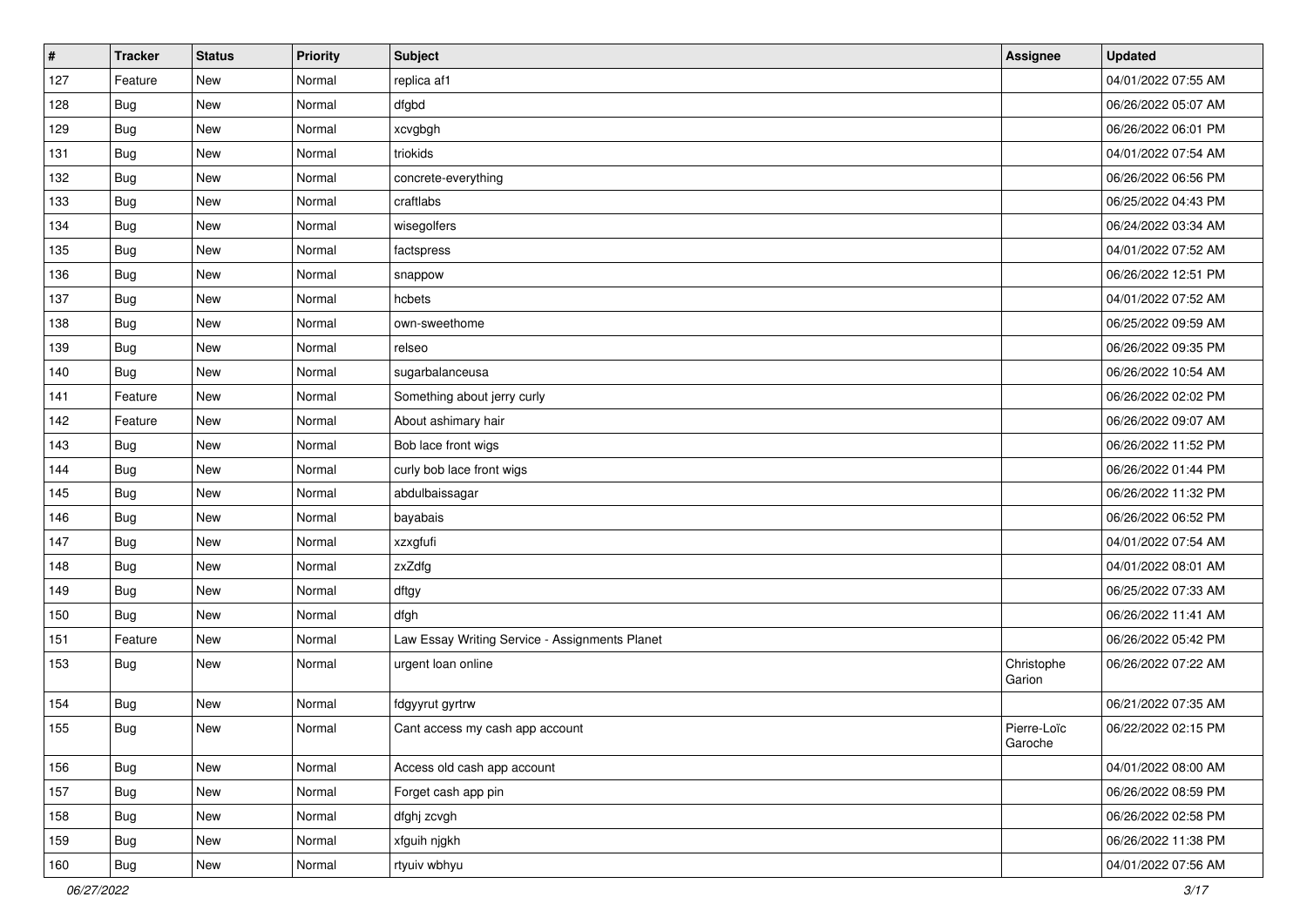| $\vert$ # | <b>Tracker</b> | <b>Status</b> | <b>Priority</b> | Subject                                                | Assignee               | <b>Updated</b>      |
|-----------|----------------|---------------|-----------------|--------------------------------------------------------|------------------------|---------------------|
| 161       | <b>Bug</b>     | New           | Normal          | dfdrtyuio                                              |                        | 06/26/2022 01:46 AM |
| 162       | Bug            | New           | Normal          | gfyuik9                                                | Hamza<br>Bourbouh      | 04/01/2022 08:01 AM |
| 163       | Bug            | New           | Normal          | jknjopl[                                               |                        | 04/01/2022 07:58 AM |
| 164       | Bug            | New           | Normal          | dfgbd                                                  |                        | 06/26/2022 10:46 PM |
| 165       | Bug            | New           | Normal          | dfgbd                                                  |                        | 04/01/2022 07:57 AM |
| 166       | Bug            | New           | Normal          | dfgbd                                                  |                        | 04/01/2022 07:57 AM |
| 167       | <b>Bug</b>     | New           | Normal          | instant loan without documents                         | Anonymous              | 06/26/2022 09:16 AM |
| 168       | <b>Bug</b>     | New           | Normal          | UFC 256 Live Stream Online                             |                        | 06/26/2022 07:47 PM |
| 169       | Bug            | New           | Normal          | CV Maker - UAE CV Writing Agency                       |                        | 06/26/2022 09:07 PM |
| 170       | Feature        | New           | Normal          | top mba colleges in bangalore                          |                        | 06/26/2022 05:46 PM |
| 171       | Feature        | New           | Normal          | loan management system                                 |                        | 06/26/2022 01:13 AM |
| 172       | Feature        | New           | Normal          | pgdm colleges in bangalore                             |                        | 06/23/2022 10:47 PM |
| 173       | Feature        | New           | Normal          | private limited company registration                   |                        | 06/25/2022 11:13 AM |
| 174       | Feature        | New           | Normal          | Digital Marketing Philadelphia                         |                        | 06/23/2022 07:06 AM |
| 175       | Feature        | New           | Normal          | All About Cash App Transfer Fail Problems              |                        | 06/26/2022 01:45 PM |
| 176       | <b>Bug</b>     | New           | Normal          | instant loan without documents                         |                        | 06/18/2022 01:43 PM |
| 177       | Feature        | New           | Normal          | HD lace silky straight human hair wig                  |                        | 04/01/2022 08:41 AM |
| 178       | Bug            | New           | Normal          | transparent lace wigs                                  |                        | 06/25/2022 07:07 PM |
| 179       | Bug            | New           | Normal          | body wave                                              |                        | 04/01/2022 08:41 AM |
| 180       | Feature        | New           | Normal          | homoeobazaar                                           |                        | 06/26/2022 01:57 PM |
| 181       | Bug            | New           | Normal          | <b>Healthcare Custom Writing Services</b>              |                        | 06/26/2022 10:24 PM |
| 182       | <b>Bug</b>     | New           | Normal          | <b>Healthcare Custom Writing Services</b>              |                        | 06/25/2022 12:31 AM |
| 183       | Bug            | New           | Normal          | Nursing Assignment Help Online                         |                        | 06/26/2022 10:45 PM |
| 184       | <b>Bug</b>     | New           | Normal          | Affordable Business Writing Services                   |                        | 06/26/2022 09:46 AM |
| 185       | Bug            | New           | Normal          | Non-Plagiarized Research Writing                       |                        | 06/25/2022 09:34 PM |
| 186       | Feature        | New           | Normal          | homoeobazaar                                           |                        | 04/01/2022 08:40 AM |
| 187       | Bug            | New           | Normal          | High Quality Replic 350 V2 Carbon                      |                        | 04/01/2022 08:40 AM |
| 188       | <b>Bug</b>     | New           | Normal          | Why are university students buying assignments online? | Pierre-Loïc<br>Garoche | 06/26/2022 11:39 PM |
| 189       | <b>Bug</b>     | New           | Normal          | <b>College Biology Writing Services</b>                |                        | 06/26/2022 12:50 PM |
| 190       | <b>Bug</b>     | New           | Normal          | All About Cash App Transfer Fail Problems              |                        | 06/26/2022 10:07 AM |
| 191       | <b>Bug</b>     | New           | Normal          | <b>B2B Branding</b>                                    |                        | 06/13/2022 12:50 AM |
| 192       | Bug            | New           | Normal          | The code Caffe                                         |                        | 05/09/2022 10:16 AM |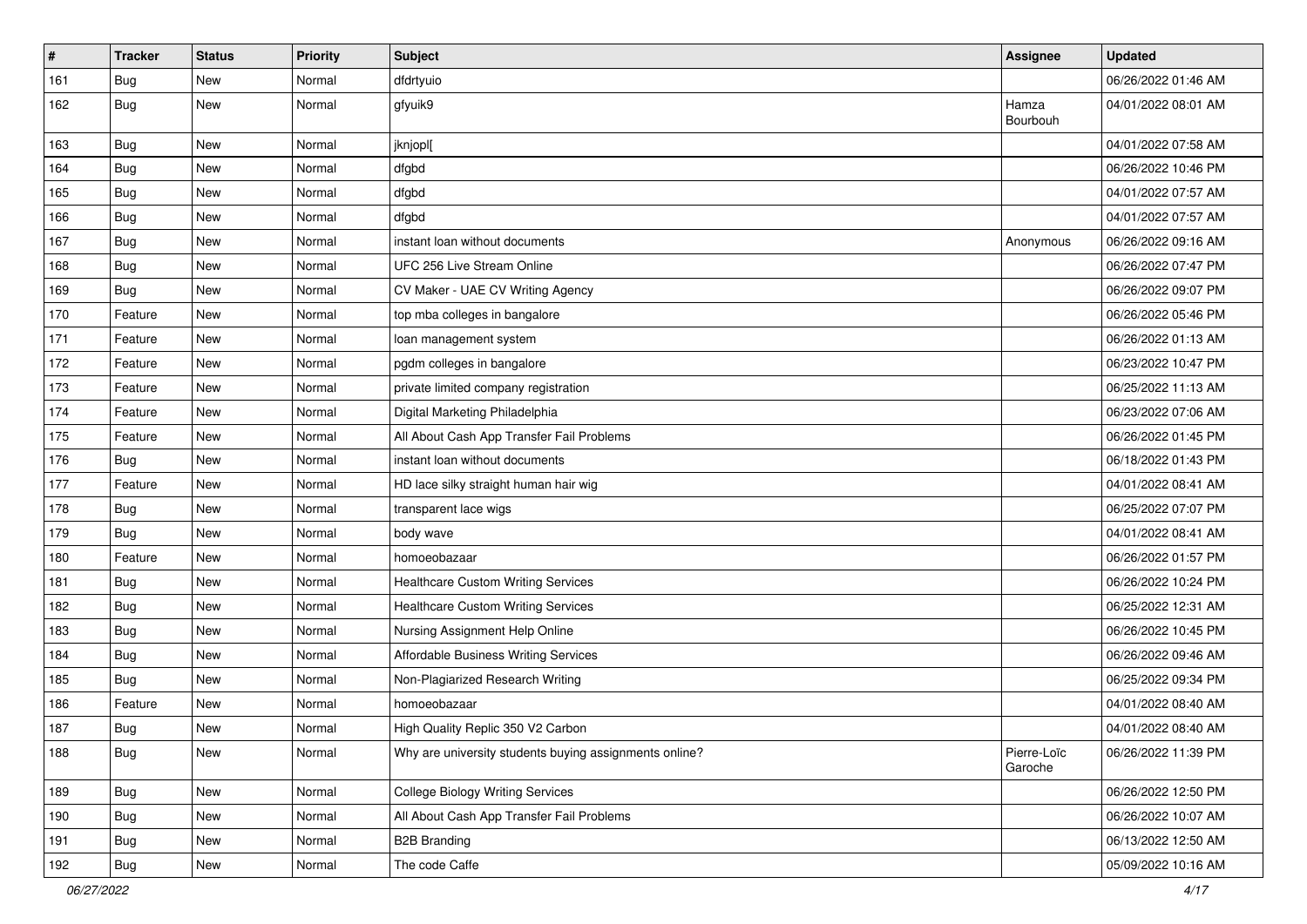| $\sharp$ | <b>Tracker</b> | <b>Status</b> | Priority | <b>Subject</b>                                                                                                  | Assignee               | <b>Updated</b>      |
|----------|----------------|---------------|----------|-----------------------------------------------------------------------------------------------------------------|------------------------|---------------------|
| 193      | Bug            | New           | Normal   | 18% Discount on Homeopathic medicines                                                                           |                        | 06/26/2022 03:13 PM |
| 194      | Bug            | <b>New</b>    | Normal   | lace closure wigs                                                                                               |                        | 06/26/2022 11:34 AM |
| 195      | Bug            | New           | Normal   | homoeobazaar                                                                                                    |                        | 04/01/2022 08:23 AM |
| 196      | Bug            | New           | Normal   | Homoeobazaar For Homeopathy Medicines                                                                           |                        | 06/25/2022 08:34 PM |
| 197      | Bug            | <b>New</b>    | Normal   | SBL JABORANDI PLUS HAIR OIL - COMPLETE SCALP CARE (100ML)                                                       |                        | 06/26/2022 04:26 AM |
| 198      | Bug            | New           | Normal   | DR. RECKEWEG R42 (HAEMOVENIN) (22ML)                                                                            |                        | 06/26/2022 05:31 AM |
| 199      | Bug            | <b>New</b>    | Normal   | SBL CLEARSTONE DROPS (30ML)                                                                                     |                        | 04/01/2022 08:23 AM |
| 200      | Bug            | New           | Normal   | uiopi[o                                                                                                         |                        | 06/26/2022 07:06 AM |
| 201      | Bug            | <b>New</b>    | Normal   | closure wig                                                                                                     |                        | 06/26/2022 07:50 PM |
| 202      | Bug            | <b>New</b>    | Normal   | blonde wig                                                                                                      |                        | 06/26/2022 12:52 AM |
| 204      | Feature        | New           | Normal   | New Car Tyres                                                                                                   |                        | 04/01/2022 08:40 AM |
| 208      | Bug            | New           | Normal   | Why Cash app won't let me send money if scammed?                                                                |                        | 04/01/2022 08:54 AM |
| 209      | Bug            | <b>New</b>    | Normal   | Neglect to access old Cash App account considering message notice issue? Contact help.                          |                        | 06/26/2022 07:30 PM |
| 210      | Bug            | New           | Normal   | Issue with check symbol in Cash App? Dial assist number with calling Cash App customer service phone<br>number. |                        | 06/24/2022 10:52 PM |
| 211      | Bug            | New           | Normal   | Problem in Cash App rebate? Call Cash App customer service number for help.                                     |                        | 06/26/2022 05:19 AM |
| 212      | Feature        | <b>New</b>    | Normal   | How good is the market for gaming mobile apps at the moment?                                                    |                        | 05/17/2022 11:09 AM |
| 213      | Bug            | New           | Normal   | fix HP Notebook Missing Operating System Error Message                                                          |                        | 04/01/2022 08:53 AM |
| 214      | Feature        | New           | Normal   | Five Christmas Apps For Apple Users                                                                             |                        | 06/26/2022 10:10 AM |
| 215      | Bug            | <b>New</b>    | Normal   | How For Top Level Cell Phone For You                                                                            |                        | 06/26/2022 10:03 AM |
| 217      | Bug            | <b>New</b>    | Normal   | How this service matter most?                                                                                   |                        | 06/26/2022 06:31 AM |
| 218      | Bug            | <b>New</b>    | Normal   | Popular Educational trends                                                                                      |                        | 06/26/2022 06:35 PM |
| 219      | Bug            | <b>New</b>    | Normal   | Free Ringtones for Cell Phones.                                                                                 |                        | 06/26/2022 11:25 PM |
| 220      | Feature        | New           | Normal   | essay writing services                                                                                          |                        | 06/26/2022 04:55 PM |
| 221      | Bug            | <b>New</b>    | Normal   | The Best APk                                                                                                    |                        | 04/01/2022 08:49 AM |
| 222      | Bug            | <b>New</b>    | Normal   | Social Profile links                                                                                            |                        | 06/24/2022 02:53 AM |
| 223      | <b>Bug</b>     | New           | Normal   | WhatsApp Plus: Download, Update and Themes                                                                      |                        | 06/03/2022 08:07 PM |
| 224      | Feature        | <b>New</b>    | Normal   | Instant Personal Loan                                                                                           | Pierre-Loïc<br>Garoche | 06/26/2022 11:33 PM |
| 225      | Bug            | New           | Normal   | instant personal loan                                                                                           |                        | 06/25/2022 08:11 PM |
| 226      | Bug            | New           | Normal   | How to find reliable service reviews                                                                            | Anonymous              | 04/01/2022 08:46 AM |
| 227      | Bug            | New           | Normal   | Cash App Help & Solutions - Here You Will Get Better Assistance                                                 |                        | 06/25/2022 11:21 PM |
| 228      | Bug            | New           | Normal   | Why Does Cash App Transaction Failed? - Here Is the Answer                                                      |                        | 06/26/2022 12:40 PM |
| 229      | Feature        | New           | Normal   | How To Delete Cash App Account? - Check Out the Steps In Detail                                                 |                        | 05/01/2022 09:06 PM |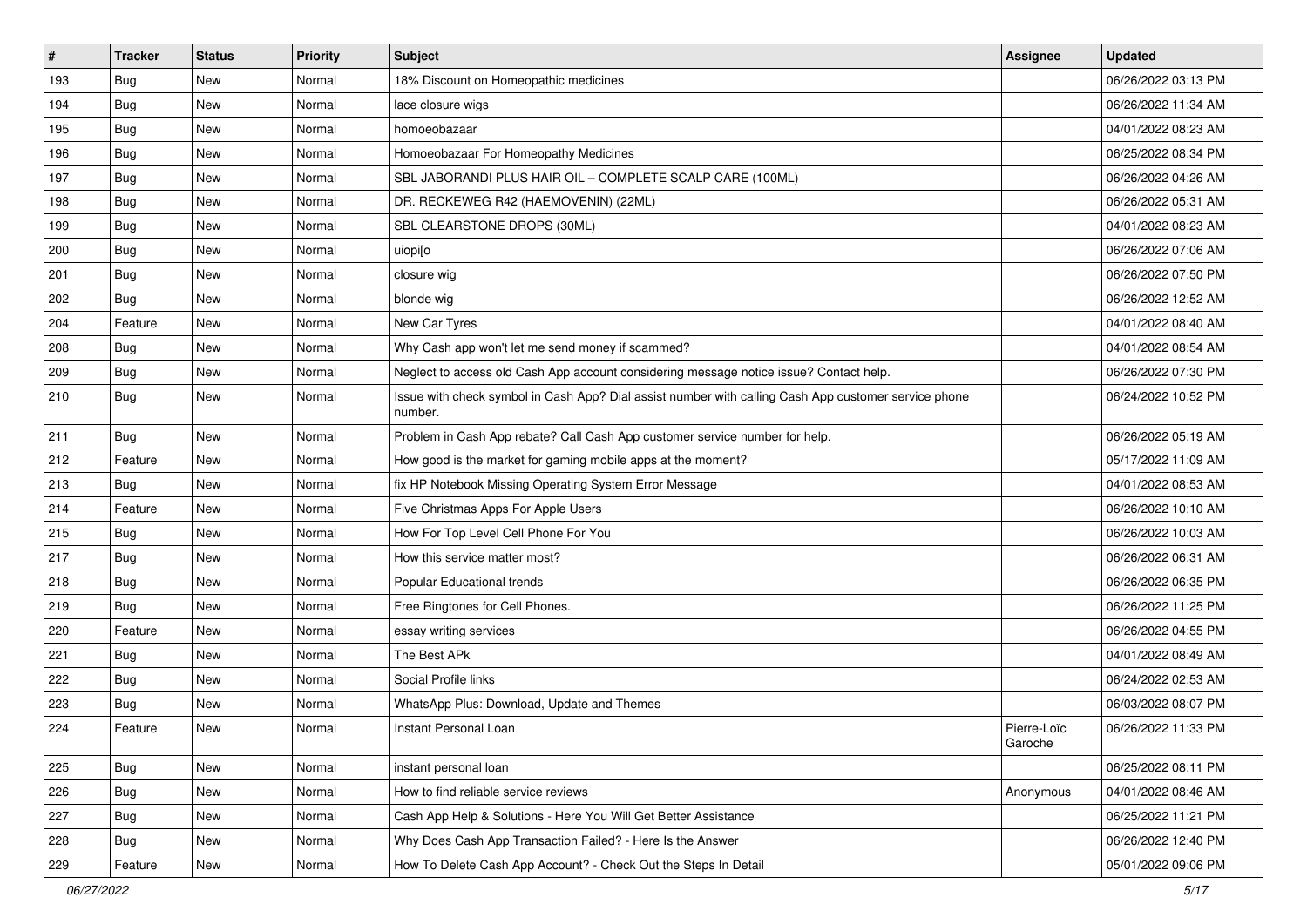| $\vert$ # | <b>Tracker</b> | <b>Status</b> | <b>Priority</b> | <b>Subject</b>                                                           | Assignee               | <b>Updated</b>      |
|-----------|----------------|---------------|-----------------|--------------------------------------------------------------------------|------------------------|---------------------|
| 230       | Bug            | New           | Normal          | Add Money To Cash App Card - Auto Cash Apps                              |                        | 06/26/2022 11:25 AM |
| 231       | Bug            | New           | Normal          | Is the ringtone download difficult or not?                               | Pierre-Loïc<br>Garoche | 06/26/2022 11:30 AM |
| 232       | Bug            | <b>New</b>    | Normal          | FM whatsapp messaging app.                                               |                        | 05/02/2022 06:03 AM |
| 233       | Bug            | <b>New</b>    | Normal          | Anauthorsway.com: My User Experience                                     |                        | 06/26/2022 04:14 PM |
| 234       | Bug            | New           | Normal          | My Personal Experience With the College Writing Services                 |                        | 06/26/2022 03:30 PM |
| 236       | Bug            | <b>New</b>    | Normal          | HP Printer Assistant Software   Download & Install HP Assistant          |                        | 04/01/2022 08:16 AM |
| 237       | Feature        | New           | Normal          | HP Printer Assistant Software   Download & Install HP Assistant          |                        | 06/26/2022 08:02 PM |
| 239       | Bug            | <b>New</b>    | Normal          | Algunas características más de Choices MOD APK                           |                        | 06/25/2022 10:05 AM |
| 240       | Feature        | New           | Normal          | Juego interesante de Dragon Ball Legends MOD APK                         |                        | 06/25/2022 12:21 AM |
| 241       | Feature        | New           | Normal          | How to get a complete solution of Big Ideas Math Answers?                |                        | 04/01/2022 08:15 AM |
| 242       | Feature        | New           | Normal          | Descripción de Torque Pro MOD APK para Android                           |                        | 06/25/2022 04:37 PM |
| 243       | Feature        | New           | Normal          | Reconstruir la pandilla de la mafia en Gangstar Vegas MOD APK            |                        | 06/26/2022 02:20 AM |
| 244       | Bug            | New           | Normal          | Quels sont les avantages des stations de radio en ligne.                 |                        | 06/26/2022 03:48 AM |
| 245       | Bug            | <b>New</b>    | Normal          | Write My Essay For Me Cheap                                              |                        | 06/22/2022 05:30 PM |
| 246       | Bug            | New           | Normal          | The Beast App                                                            |                        | 06/26/2022 04:47 PM |
| 247       | Bug            | New           | Normal          | best 4 Channel Amp                                                       |                        | 06/26/2022 02:47 PM |
| 248       | Bug            | <b>New</b>    | Normal          | Mobile ringtones and attractiveness ringtones                            |                        | 06/26/2022 10:37 PM |
| 249       | Bug            | New           | Normal          | Steps to Activate Cash App Card in Less then 2 Minutes - Get Information | Pierre-Loïc<br>Garoche | 06/21/2022 07:52 PM |
| 250       | Bug            | New           | Normal          | Reviews of phone ringtones                                               |                        | 06/26/2022 02:11 PM |
| 251       | Bug            | <b>New</b>    | Normal          | All About Cash App Transfer Fail Problems                                | Pierre-Loïc<br>Garoche | 06/26/2022 12:57 PM |
| 252       | Bug            | New           | Normal          | Samsung U600 - Is Essential Business And Personal Phone                  |                        | 04/04/2022 04:45 AM |
| 253       | Bug            | <b>New</b>    | Normal          | Florence Lawrence                                                        |                        | 06/18/2022 01:09 PM |
| 254       | Feature        | New           | Normal          | best ayurvedic treatment for psoriasis                                   |                        | 04/01/2022 08:13 AM |
| 255       | Feature        | New           | Normal          | best doctor for psoriasis                                                |                        | 06/26/2022 04:49 PM |
| 256       | Bug            | <b>New</b>    | Normal          | <b>Fake Travis Scott Shoes</b>                                           |                        | 04/01/2022 08:12 AM |
| 257       | Bug            | New           | Normal          | Best latte machines                                                      |                        | 06/26/2022 11:07 AM |
| 258       | Bug            | New           | Normal          | Fake Nike Dunk High AMBUSH Deep Royal                                    |                        | 06/26/2022 11:25 AM |
| 259       | Bug            | New           | Normal          | call center services                                                     |                        | 06/26/2022 01:30 AM |
| 260       | <b>Bug</b>     | New           | Normal          | Web Design Services Near Me                                              |                        | 06/26/2022 11:55 AM |
| 261       | Bug            | New           | Normal          | Ringtone Downloads - Easy Ways Come Up With Your Own Ringtones           |                        | 06/26/2022 08:20 PM |
| 262       | <b>Bug</b>     | New           | Normal          | It this true to dealing Wuth                                             |                        | 06/26/2022 04:31 PM |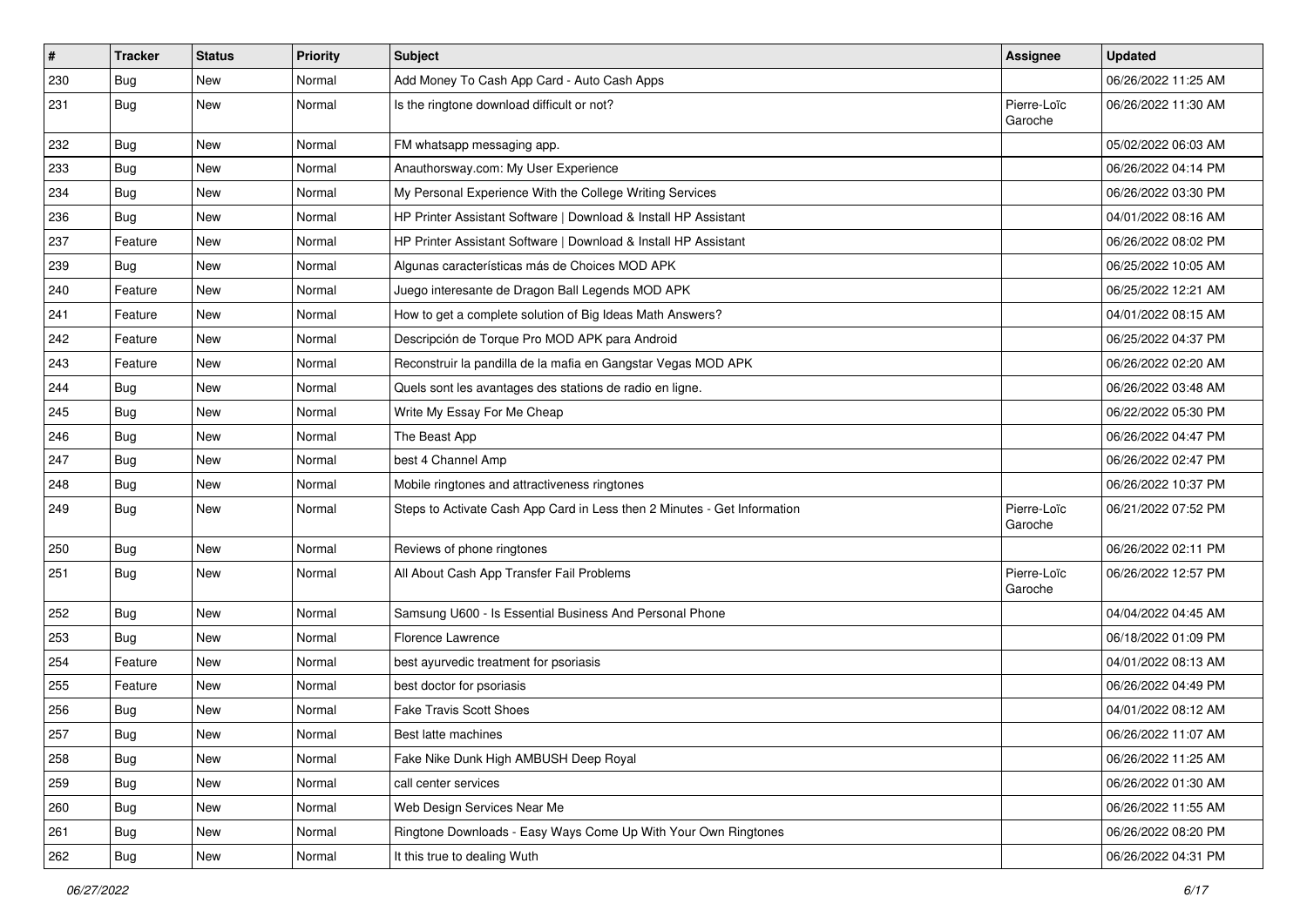| #   | <b>Tracker</b> | <b>Status</b> | <b>Priority</b> | <b>Subject</b>                                                      | <b>Assignee</b>        | <b>Updated</b>      |
|-----|----------------|---------------|-----------------|---------------------------------------------------------------------|------------------------|---------------------|
| 263 | Feature        | New           | Normal          | Wrecked Car Is Nothing But A Worthless                              | Pierre-Loïc<br>Garoche | 06/26/2022 12:27 PM |
| 264 | Bug            | <b>New</b>    | Normal          | We Buy Your Unwanted Car                                            | Corentin<br>Lauverjat  | 06/26/2022 11:42 AM |
| 265 | Bug            | <b>New</b>    | Normal          | 3 Faq's On Downloading To Your Apple Ipod                           |                        | 06/26/2022 01:26 PM |
| 267 | Bug            | New           | Normal          | How To Use Internet Radio Services To Listen To Your Favorite Songs |                        | 06/26/2022 11:33 PM |
| 268 | Bug            | <b>New</b>    | Normal          | Fashionj                                                            |                        | 04/01/2022 08:20 AM |
| 269 | Bug            | New           | Normal          | Is there such a site for app design?                                | Anonymous              | 06/26/2022 10:36 PM |
| 270 | Bug            | <b>New</b>    | Normal          | Logo Mansion                                                        | Christophe<br>Garion   | 04/01/2022 08:20 AM |
| 271 | Feature        | New           | Normal          | Fashion                                                             |                        | 06/23/2022 02:36 PM |
| 272 | Feature        | <b>New</b>    | Normal          | Fashion                                                             |                        | 06/19/2022 08:01 AM |
| 274 | Bug            | <b>New</b>    | Normal          | How AI is transforming coupon marketing campaigns?                  | Anonymous              | 04/01/2022 08:19 AM |
| 275 | Bug            | New           | Normal          | Activate Cash App Card With Or Without QR - Step By Step Guide      | Pierre-Loïc<br>Garoche | 06/26/2022 07:18 PM |
| 276 | Feature        | New           | Normal          | Nike Dunks Replica                                                  |                        | 04/01/2022 08:19 AM |
| 277 | Feature        | <b>New</b>    | Normal          | Nike Dunks Replica                                                  |                        | 04/01/2022 08:19 AM |
| 278 | Bug            | <b>New</b>    | Normal          | Cash App Help & Solutions - Here You Will Get Better Assistance     |                        | 06/26/2022 02:05 PM |
| 280 | Bug            | New           | Normal          | Pacific Web Design                                                  |                        | 06/26/2022 08:18 PM |
| 281 | Feature        | <b>New</b>    | Normal          | what are the types of Ringtones?                                    | Anonymous              | 06/26/2022 06:00 AM |
| 282 | Bug            | New           | Normal          | Activate Cash App Card: Learn Simple Steps & Fix Errors             |                        | 06/26/2022 06:31 PM |
| 283 | Bug            | New           | Normal          | Cash App To PayPal Transfer Money - Check Out The Steps Here        |                        | 04/01/2022 08:17 AM |
| 284 | Bug            | <b>New</b>    | Normal          | All About Cash App Transfer Fail Problems                           |                        | 06/26/2022 03:15 PM |
| 285 | Bug            | New           | Normal          | Have you ever written an essay?                                     |                        | 06/26/2022 05:15 PM |
| 286 | Bug            | <b>New</b>    | Normal          | All About Cash App Transfer Fail Problems                           |                        | 04/01/2022 07:49 AM |
| 287 | Bug            | <b>New</b>    | Normal          | Make shopping easier                                                |                        | 04/01/2022 08:41 AM |
| 288 | Bug            | <b>New</b>    | Normal          | Make shopping easier                                                |                        | 04/01/2022 07:56 AM |
| 289 | Bug            | <b>New</b>    | Normal          | Recover Yahoo Mail Forgotten Password - Explore Kanata Chinese      |                        | 06/26/2022 12:59 PM |
| 292 | Bug            | New           | Normal          | Venmo to Cash App Transfer Of Money- Explore Here                   |                        | 06/27/2022 12:02 AM |
| 295 | <b>Bug</b>     | New           | Normal          | Headliner Repair Services in Jonesboro GA                           |                        | 04/01/2022 07:21 AM |
| 296 | <b>Bug</b>     | New           | Normal          | Window Tinting Services in Jonesboro GA                             |                        | 04/01/2022 07:21 AM |
| 297 | Bug            | New           | Normal          | Auto Lighting Installation Services in Norcross GA                  |                        | 04/01/2022 07:21 AM |
| 298 | Bug            | New           | Normal          | Car Stereo Installation Services in Norcross GA                     |                        | 04/01/2022 07:20 AM |
| 299 | Bug            | New           | Normal          | Brake Caliper Painting Services in Norcross GA                      |                        | 04/01/2022 07:20 AM |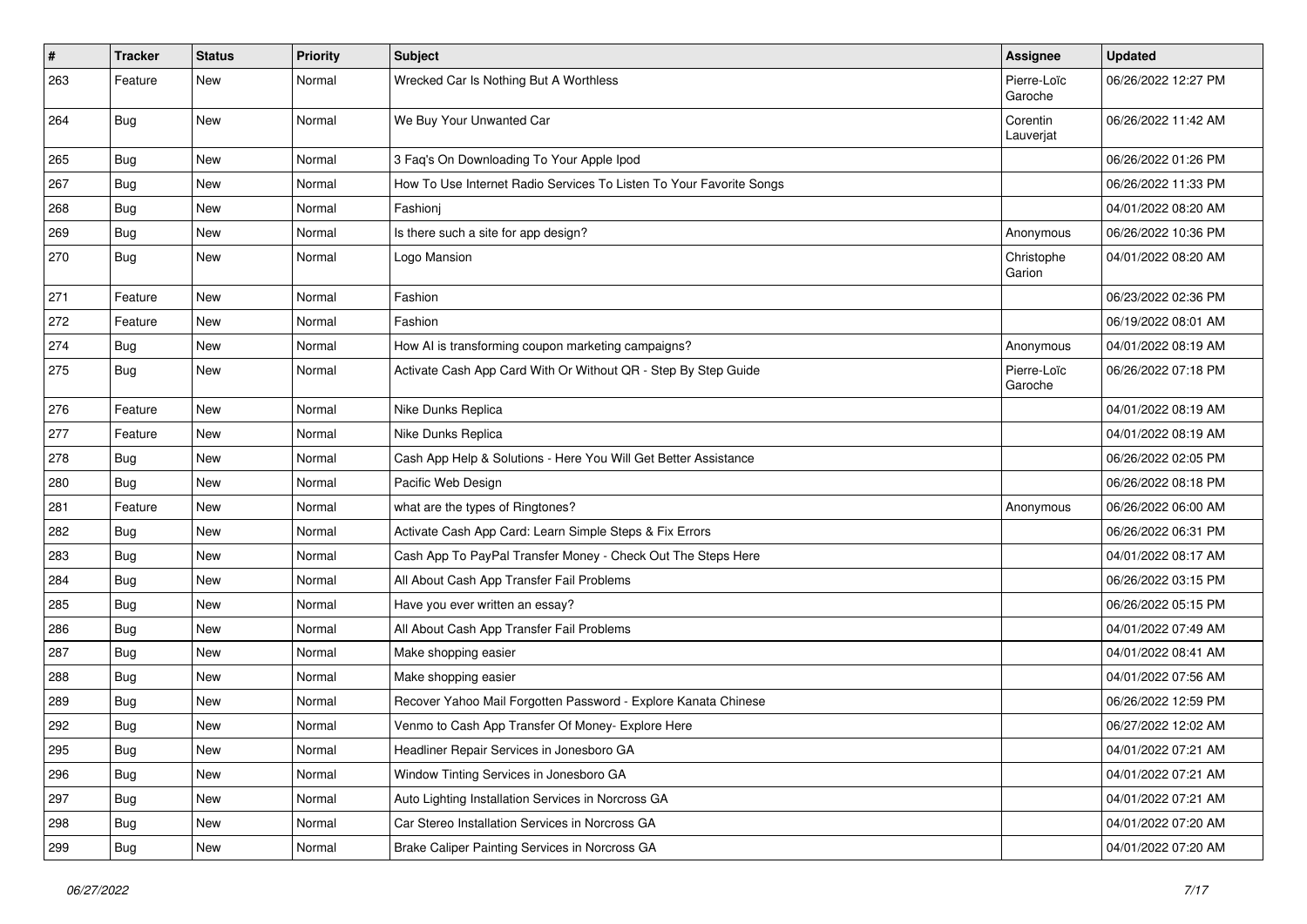| $\sharp$ | <b>Tracker</b> | <b>Status</b> | <b>Priority</b> | <b>Subject</b>                                        | <b>Assignee</b> | <b>Updated</b>      |
|----------|----------------|---------------|-----------------|-------------------------------------------------------|-----------------|---------------------|
| 300      | Bug            | New           | Normal          | Wheels Powder Coating Services in Norcross GA         |                 | 04/15/2022 01:45 PM |
| 301      | Bug            | <b>New</b>    | Normal          | Vehicle Electronics Services in Norcross GA           |                 | 04/01/2022 07:18 AM |
| 302      | Bug            | New           | Normal          | Auto Electrical Repair Services in Norcross GA        |                 | 06/26/2022 07:49 PM |
| 303      | Bug            | New           | Normal          | Car Wrapping Services in Norcross GA                  |                 | 04/01/2022 07:22 AM |
| 304      | Bug            | <b>New</b>    | Normal          | Keyless Entry Services in Norcross GA                 |                 | 04/01/2022 07:19 AM |
| 305      | Bug            | New           | Normal          | Headliner Repair Services in Norcross GA              |                 | 04/01/2022 07:19 AM |
| 306      | Bug            | <b>New</b>    | Normal          | Window Tinting Services in Norcross GA                |                 | 04/01/2022 07:19 AM |
| 307      | Bug            | New           | Normal          | Carpet Cleaning Services in Virginia Beach VA         |                 | 04/01/2022 07:19 AM |
| 308      | Bug            | <b>New</b>    | Normal          | Carpet Repairing Services in Virginia Beach VA        |                 | 04/01/2022 07:19 AM |
| 309      | Bug            | <b>New</b>    | Normal          | Stain Removal Services in Virginia Beach VA           |                 | 04/01/2022 07:19 AM |
| 310      | Bug            | <b>New</b>    | Normal          | Mattress Cleaning Services in Virginia Beach VA       |                 | 06/26/2022 04:33 AM |
| 311      | Bug            | New           | Normal          | Odor Removal Services in Virginia Beach VA            |                 | 04/01/2022 07:19 AM |
| 312      | Bug            | New           | Normal          | Stain Protection Services in Virginia Beach VA        |                 | 06/26/2022 02:46 PM |
| 313      | Bug            | New           | Normal          | Water Extraction Services in Virginia Beach VA        |                 | 06/23/2022 02:14 AM |
| 314      | Bug            | New           | Normal          | Water Extraction Services in Virginia Beach VA        |                 | 04/01/2022 07:25 AM |
| 315      | Bug            | New           | Normal          | Dissertation help UK                                  |                 | 06/26/2022 08:13 PM |
| 316      | Bug            | New           | Normal          | Finden Sie den besten Klingelton für Ihr Telefon      |                 | 06/24/2022 10:28 PM |
| 317      | Bug            | <b>New</b>    | Normal          | Eco/Green Cleaning Services in Virginia Beach VA      |                 | 06/25/2022 06:50 AM |
| 318      | Bug            | <b>New</b>    | Normal          | Mold Removal Services in Virginia Beach VA            |                 | 04/01/2022 07:27 AM |
| 319      | Bug            | <b>New</b>    | Normal          | Steam Cleaning Services in Virginia Beach VA          |                 | 04/01/2022 07:27 AM |
| 320      | Bug            | New           | Normal          | Emergency Cleaning Services in Virginia Beach VA      |                 | 04/01/2022 07:27 AM |
| 321      | Bug            | <b>New</b>    | Normal          | Tile & Grout Cleaning Services in Virginia Beach VA   |                 | 06/21/2022 03:04 AM |
| 322      | Bug            | <b>New</b>    | Normal          | Rug Cleaning Services in Virginia Beach VA            |                 | 04/01/2022 07:26 AM |
| 323      | Bug            | New           | Normal          | Car Upholstery Cleaning Services in Virginia Beach VA |                 | 04/01/2022 07:26 AM |
| 324      | Bug            | <b>New</b>    | Normal          | Upholstery Cleaning Services in Virginia Beach VA     |                 | 04/01/2022 07:26 AM |
| 325      | Bug            | New           | Normal          | Carpet Cleaning Services in Norfolk VA                |                 | 04/01/2022 07:26 AM |
| 326      | <b>Bug</b>     | New           | Normal          | Carpet Repairing Services in Norfolk VA               |                 | 04/01/2022 07:26 AM |
| 327      | <b>Bug</b>     | New           | Normal          | Stain Removal Services in Norfolk VA                  |                 | 04/01/2022 07:26 AM |
| 328      | Bug            | New           | Normal          | Mattress Cleaning Services in Norfolk VA              |                 | 04/01/2022 07:26 AM |
| 329      | Bug            | New           | Normal          | Odor Removal Services in Norfolk VA                   |                 | 04/01/2022 07:22 AM |
| 330      | Bug            | New           | Normal          | Stain Protection Services in Norfolk VA               |                 | 04/01/2022 07:26 AM |
| 331      | Bug            | New           | Normal          | Water Extraction Services in Norfolk VA               |                 | 06/26/2022 10:12 PM |
| 332      | <b>Bug</b>     | New           | Normal          | Eco/Green Cleaning Services in Norfolk VA             |                 | 04/01/2022 07:25 AM |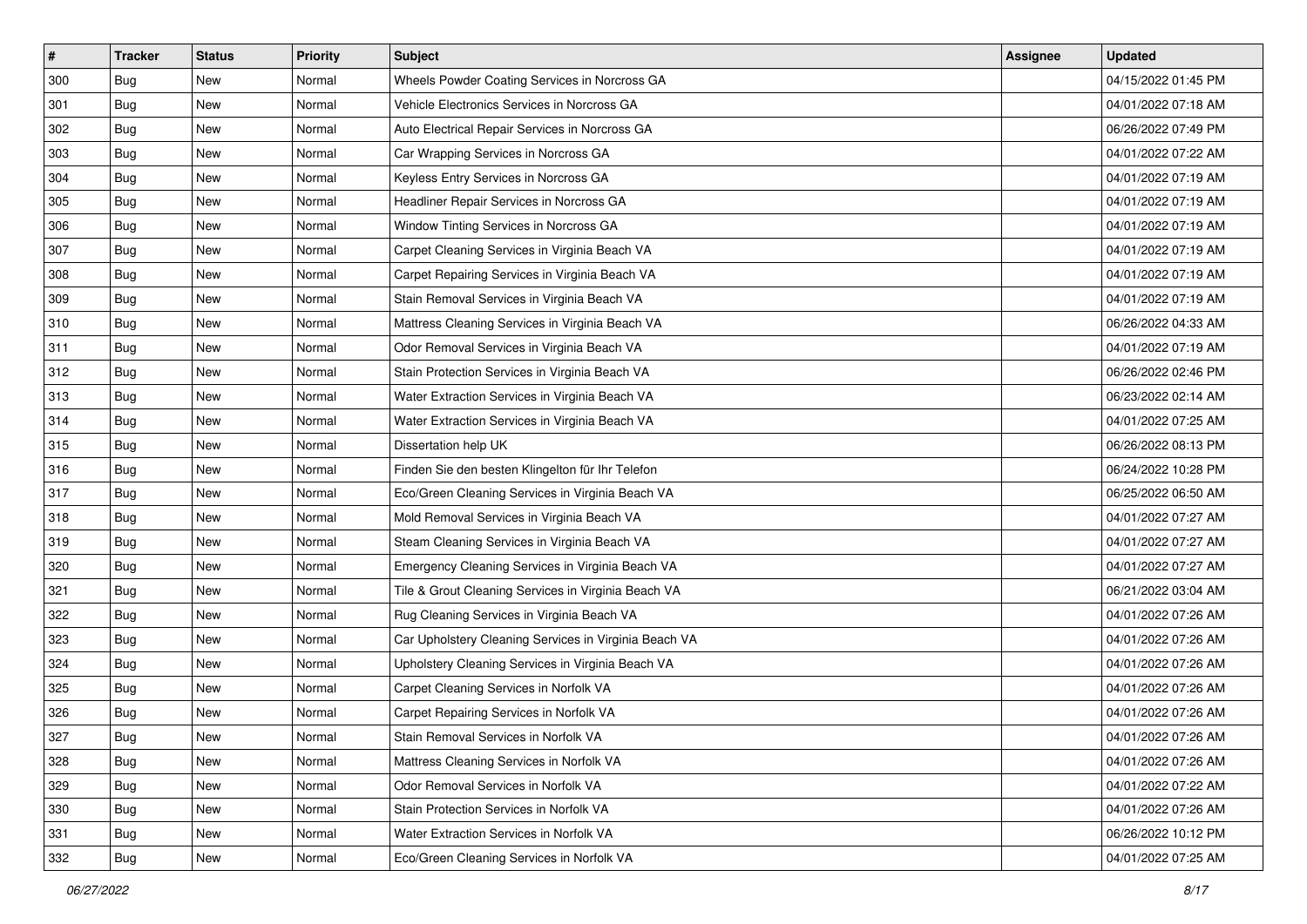| $\sharp$ | <b>Tracker</b> | <b>Status</b> | <b>Priority</b> | <b>Subject</b>                                    | <b>Assignee</b> | <b>Updated</b>      |
|----------|----------------|---------------|-----------------|---------------------------------------------------|-----------------|---------------------|
| 333      | Bug            | New           | Normal          | Mold Removal Services in Norfolk VA               |                 | 06/26/2022 11:22 PM |
| 334      | Bug            | <b>New</b>    | Normal          | Steam Cleaning Services in Norfolk VA             |                 | 04/01/2022 07:25 AM |
| 335      | Bug            | <b>New</b>    | Normal          | Emergency Cleaning Services in Norfolk VA         |                 | 04/01/2022 07:24 AM |
| 336      | Bug            | New           | Normal          | Tile & Grout Cleaning Services in Norfolk VA      |                 | 06/26/2022 11:04 PM |
| 337      | Bug            | New           | Normal          | Rug Cleaning Services in Norfolk VA               |                 | 04/01/2022 07:23 AM |
| 338      | Bug            | New           | Normal          | Car Upholstery Cleaning Services in Norfolk VA    |                 | 04/01/2022 07:23 AM |
| 339      | Bug            | <b>New</b>    | Normal          | Upholstery Cleaning Services in Norfolk VA        |                 | 06/17/2022 04:36 AM |
| 340      | Bug            | New           | Normal          | Carpet Cleaning Services in Chesapeake VA         |                 | 04/01/2022 07:23 AM |
| 341      | Bug            | <b>New</b>    | Normal          | Carpet Repairing Services in Chesapeake VA        |                 | 04/01/2022 07:23 AM |
| 342      | Bug            | <b>New</b>    | Normal          | Stain Removal Services in Chesapeake VA           |                 | 04/01/2022 07:22 AM |
| 343      | Bug            | <b>New</b>    | Normal          | Mattress Cleaning Services in Chesapeake VA       |                 | 04/01/2022 07:16 AM |
| 344      | Bug            | New           | Normal          | Odor Removal Services in Chesapeake VA            |                 | 06/25/2022 12:42 AM |
| 345      | Bug            | New           | Normal          | Stain Protection Services in Chesapeake VA        |                 | 06/26/2022 04:36 PM |
| 346      | Bug            | New           | Normal          | Water Extraction Services in Chesapeake VA        |                 | 04/01/2022 07:15 AM |
| 347      | Bug            | <b>New</b>    | Normal          | Eco/Green Cleaning Services in Chesapeake VA      |                 | 06/26/2022 06:01 PM |
| 348      | Bug            | New           | Normal          | Mold Removal Services in Chesapeake VA            |                 | 04/01/2022 07:14 AM |
| 349      | Bug            | New           | Normal          | Steam Cleaning Services in Chesapeake VA          |                 | 04/01/2022 07:14 AM |
| 350      | Bug            | <b>New</b>    | Normal          | Emergency Cleaning Services in Chesapeake VA      |                 | 04/01/2022 07:14 AM |
| 351      | Bug            | <b>New</b>    | Normal          | Emergency Cleaning Services in Chesapeake VA      |                 | 04/01/2022 07:14 AM |
| 352      | Bug            | <b>New</b>    | Normal          | Tile & Grout Cleaning Services in Chesapeake VA   |                 | 06/26/2022 01:05 AM |
| 353      | Bug            | New           | Normal          | Rug Cleaning Services in Chesapeake VA            |                 | 04/01/2022 07:14 AM |
| 354      | Bug            | <b>New</b>    | Normal          | Car Upholstery Cleaning Services in Chesapeake VA |                 | 04/01/2022 07:14 AM |
| 355      | Bug            | <b>New</b>    | Normal          | Upholstery Cleaning Services in Chesapeake VA     |                 | 04/01/2022 07:14 AM |
| 356      | Bug            | New           | Normal          | Moving Services in Baltimore MD                   |                 | 04/01/2022 07:13 AM |
| 357      | Bug            | <b>New</b>    | Normal          | Furniture Assembly Services in Baltimore MD       |                 | 04/01/2022 07:12 AM |
| 358      | Bug            | New           | Normal          | Office Moving Services in Baltimore MD            |                 | 04/01/2022 07:13 AM |
| 359      | <b>Bug</b>     | New           | Normal          | Local Moving Services in Baltimore MD             |                 | 04/01/2022 07:15 AM |
| 360      | <b>Bug</b>     | New           | Normal          | Auto Transport Services in Baltimore MD           |                 | 04/01/2022 07:13 AM |
| 361      | Bug            | New           | Normal          | Junk Removal Services in Baltimore MD             |                 | 04/01/2022 07:13 AM |
| 362      | Bug            | New           | Normal          | Moving Services in Washington DC                  |                 | 04/01/2022 07:13 AM |
| 363      | Bug            | New           | Normal          | Furniture Assembly Services in Washington DC      |                 | 04/01/2022 07:13 AM |
| 364      | Bug            | New           | Normal          | Office Moving Services in Washington DC           |                 | 04/01/2022 07:13 AM |
| 365      | <b>Bug</b>     | New           | Normal          | Local Moving Services in Washington DC            |                 | 04/01/2022 07:12 AM |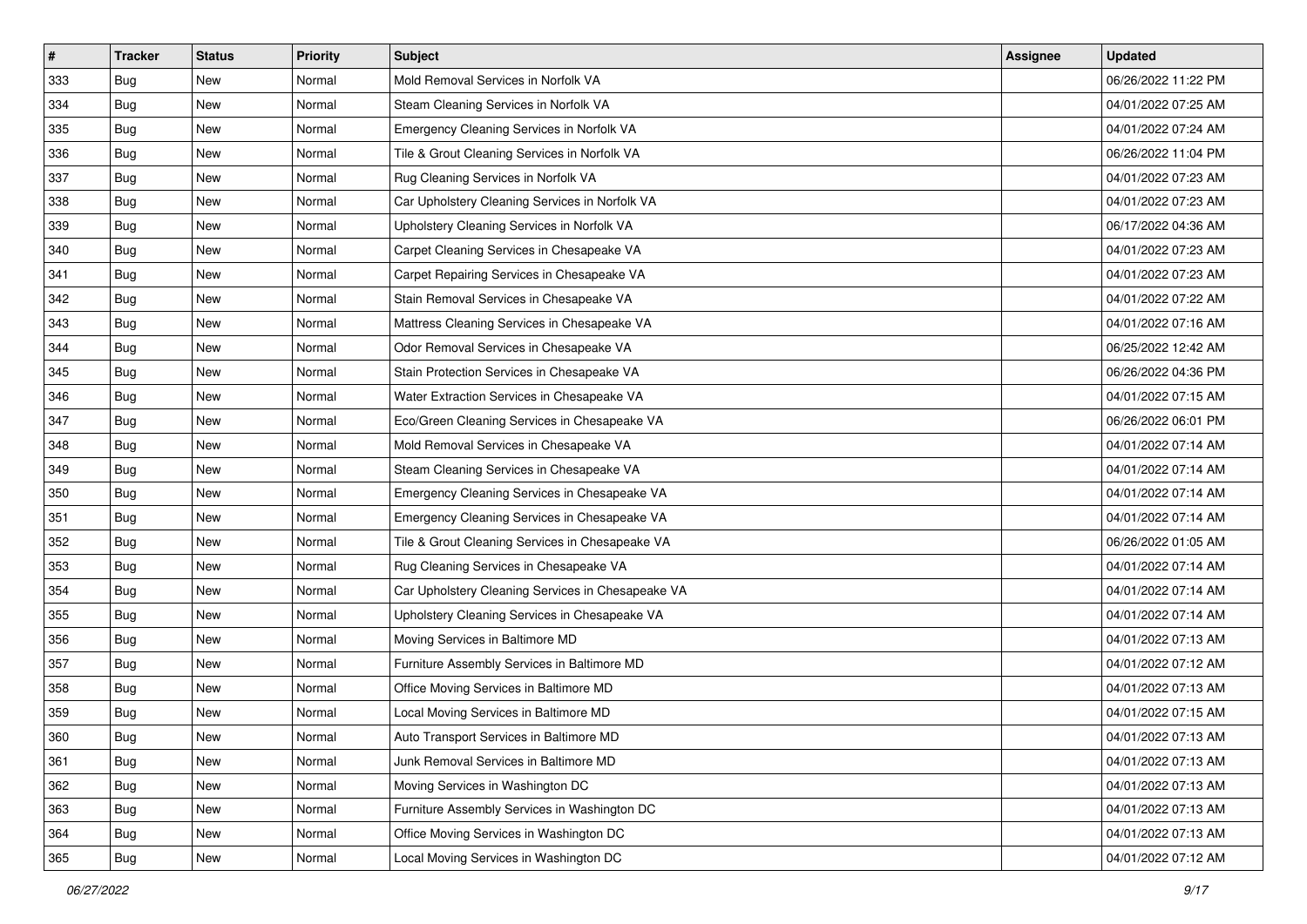| $\vert$ # | <b>Tracker</b> | <b>Status</b> | <b>Priority</b> | <b>Subject</b>                                     | <b>Assignee</b> | <b>Updated</b>      |
|-----------|----------------|---------------|-----------------|----------------------------------------------------|-----------------|---------------------|
| 366       | Bug            | New           | Normal          | Auto Transport Services in Washington DC           |                 | 04/01/2022 07:12 AM |
| 367       | Bug            | New           | Normal          | Junk Removal Services in Washington DC             |                 | 04/01/2022 07:12 AM |
| 368       | Bug            | New           | Normal          | Moving Services in Arlington County VA             |                 | 04/01/2022 07:12 AM |
| 369       | Bug            | New           | Normal          | Furniture Assembly Services in Arlington County VA |                 | 04/01/2022 07:12 AM |
| 370       | Bug            | <b>New</b>    | Normal          | Office Moving Services in Arlington County VA      |                 | 04/01/2022 07:16 AM |
| 371       | <b>Bug</b>     | New           | Normal          | Local Moving Services in Arlington County VA       |                 | 04/01/2022 07:13 AM |
| 372       | Bug            | New           | Normal          | Auto Transport Services in Arlington County VA     |                 | 06/26/2022 10:03 AM |
| 373       | Bug            | New           | Normal          | Junk Removal Services in Arlington County VA       |                 | 04/01/2022 07:18 AM |
| 374       | Bug            | New           | Normal          | Moving Services in Fairfax VA                      |                 | 04/01/2022 07:18 AM |
| 375       | Bug            | <b>New</b>    | Normal          | Furniture Assembly Services in Fairfax VA          |                 | 04/01/2022 07:18 AM |
| 376       | Bug            | New           | Normal          | Office Moving Services in Fairfax VA               |                 | 04/01/2022 07:17 AM |
| 377       | Bug            | New           | Normal          | Local Moving Services in Fairfax VA                |                 | 04/01/2022 07:17 AM |
| 378       | Bug            | New           | Normal          | Auto Transport Services in Fairfax VA              |                 | 04/01/2022 07:17 AM |
| 379       | Bug            | New           | Normal          | Junk Removal Services in Fairfax VA                |                 | 04/01/2022 07:17 AM |
| 380       | Bug            | <b>New</b>    | Normal          | Moving Services in McLean VA                       |                 | 06/26/2022 11:09 PM |
| 381       | Bug            | New           | Normal          | Furniture Assembly Services in McLean VA           |                 | 04/01/2022 07:17 AM |
| 382       | Bug            | New           | Normal          | Office Moving Services in McLean VA                |                 | 04/01/2022 07:17 AM |
| 383       | Bug            | New           | Normal          | Local Moving Services in McLean VA                 |                 | 04/01/2022 07:17 AM |
| 384       | Bug            | New           | Normal          | Auto Transport Services in McLean VA               |                 | 04/01/2022 07:17 AM |
| 385       | Bug            | New           | Normal          | Junk Removal Services in McLean VA                 |                 | 04/01/2022 07:15 AM |
| 386       | Bug            | New           | Normal          | Moving Services in Sterling VA                     |                 | 04/01/2022 07:16 AM |
| 387       | Bug            | <b>New</b>    | Normal          | Furniture Assembly Services in Sterling VA         |                 | 04/01/2022 07:18 AM |
| 388       | Bug            | <b>New</b>    | Normal          | Office Moving Services in Sterling VA              |                 | 04/01/2022 07:16 AM |
| 389       | Bug            | New           | Normal          | Local Moving Services in Sterling VA               |                 | 04/01/2022 07:16 AM |
| 390       | Bug            | New           | Normal          | Auto Transport Services in Sterling VA             |                 | 04/01/2022 07:16 AM |
| 391       | Bug            | New           | Normal          | Junk Removal Services in Sterling VA               |                 | 04/01/2022 07:16 AM |
| 392       | Bug            | New           | Normal          | Moving Services in Annapolis MD                    |                 | 04/01/2022 07:16 AM |
| 393       | <b>Bug</b>     | New           | Normal          | Furniture Assembly Services in Annapolis MD        |                 | 04/01/2022 07:16 AM |
| 394       | Bug            | New           | Normal          | Office Moving Services in Annapolis MD             |                 | 04/01/2022 07:15 AM |
| 395       | Bug            | New           | Normal          | Local Moving Services in Annapolis MD              |                 | 04/01/2022 07:15 AM |
| 396       | Bug            | New           | Normal          | Auto Transport Services in Annapolis MD            |                 | 04/01/2022 07:15 AM |
| 397       | Bug            | New           | Normal          | Junk Removal Services in Annapolis MD              |                 | 04/01/2022 07:15 AM |
| 398       | <b>Bug</b>     | New           | Normal          | Moving Services in Potomac MD                      |                 | 04/01/2022 07:32 AM |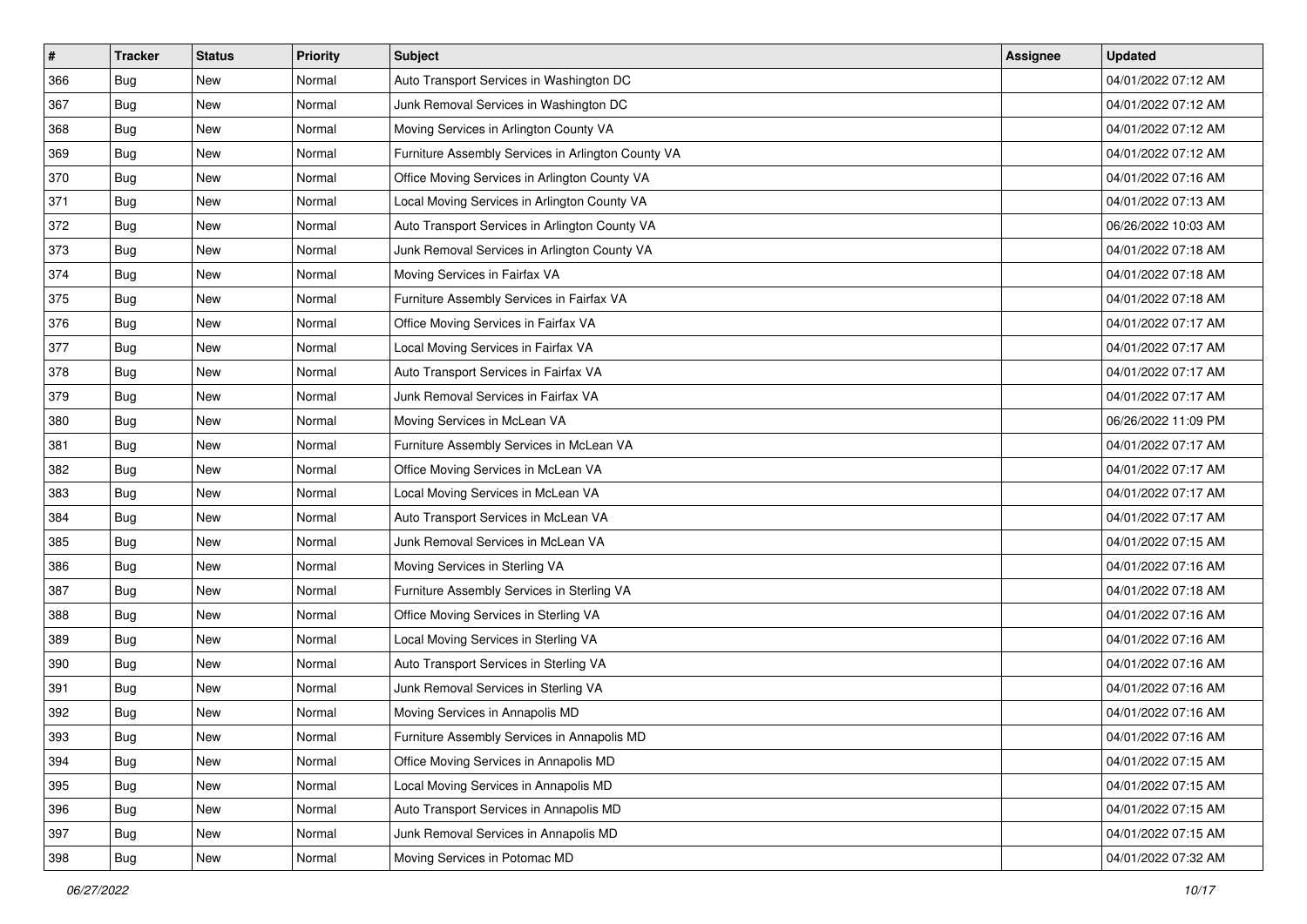| #   | <b>Tracker</b> | <b>Status</b> | <b>Priority</b> | Subject                                        | <b>Assignee</b> | <b>Updated</b>      |
|-----|----------------|---------------|-----------------|------------------------------------------------|-----------------|---------------------|
| 399 | Bug            | New           | Normal          | Furniture Assembly Services in Potomac MD      |                 | 04/01/2022 07:15 AM |
| 400 | <b>Bug</b>     | <b>New</b>    | Normal          | Office Moving Services in Potomac MD           |                 | 06/26/2022 09:28 AM |
| 401 | Bug            | New           | Normal          | Local Moving Services in Potomac MD            |                 | 04/01/2022 07:48 AM |
| 402 | Bug            | New           | Normal          | Auto Transport Services in Potomac MD          |                 | 04/01/2022 07:47 AM |
| 403 | Bug            | <b>New</b>    | Normal          | Junk Removal Services in Potomac MD            |                 | 04/01/2022 07:47 AM |
| 404 | Bug            | New           | Normal          | Moving Services in Gaithersburg MD             |                 | 04/01/2022 07:47 AM |
| 405 | Bug            | New           | Normal          | Furniture Assembly Services in Gaithersburg MD |                 | 04/01/2022 07:47 AM |
| 406 | Bug            | New           | Normal          | Office Moving Services in Gaithersburg MD      |                 | 04/01/2022 07:47 AM |
| 407 | Bug            | New           | Normal          | Upholstery Cleaning Boston MA                  |                 | 04/01/2022 07:47 AM |
| 408 | <b>Bug</b>     | <b>New</b>    | Normal          | Carpet Cleaning Boston MA                      |                 | 04/01/2022 07:47 AM |
| 409 | <b>Bug</b>     | New           | Normal          | Floor Stripping Boston MA                      |                 | 04/01/2022 07:47 AM |
| 410 | Bug            | New           | Normal          | Floor Waxing Boston MA                         |                 | 04/01/2022 07:47 AM |
| 411 | Bug            | New           | Normal          | Floor Cleaning Boston MA                       |                 | 04/01/2022 07:47 AM |
| 412 | Bug            | New           | Normal          | Germs Removal Boston MA                        |                 | 04/01/2022 07:47 AM |
| 413 | Bug            | New           | Normal          | Commercial Floor Cleaning Boston MA            |                 | 04/01/2022 07:45 AM |
| 414 | Bug            | New           | Normal          | Residential Floor Cleaning Boston MA           |                 | 04/01/2022 07:46 AM |
| 415 | Bug            | New           | Normal          | Upholstery Cleaning Somerville MA              |                 | 04/01/2022 07:48 AM |
| 416 | Bug            | New           | Normal          | Carpet Cleaning Somerville MA                  |                 | 04/01/2022 07:46 AM |
| 417 | Bug            | New           | Normal          | Floor Stripping Somerville MA                  |                 | 04/01/2022 07:46 AM |
| 418 | Bug            | <b>New</b>    | Normal          | Floor Waxing Somerville MA                     |                 | 04/01/2022 07:46 AM |
| 419 | Bug            | New           | Normal          | Floor Cleaning Somerville MA                   |                 | 04/01/2022 07:46 AM |
| 420 | Bug            | New           | Normal          | Germs Removal Somerville MA                    |                 | 04/01/2022 07:46 AM |
| 421 | <b>Bug</b>     | New           | Normal          | Commercial Floor Cleaning Somerville MA        |                 | 04/01/2022 07:46 AM |
| 422 | Bug            | New           | Normal          | Residential Floor Cleaning Somerville MA       |                 | 04/01/2022 07:46 AM |
| 423 | Bug            | New           | Normal          | Upholstery Cleaning Brookline MA               |                 | 04/01/2022 07:46 AM |
| 424 | Bug            | New           | Normal          | Carpet Cleaning Brookline MA                   |                 | 04/01/2022 07:45 AM |
| 425 | Bug            | New           | Normal          | Floor Stripping Brookline MA                   |                 | 04/01/2022 07:45 AM |
| 426 | <b>Bug</b>     | New           | Normal          | Floor Waxing Brookline MA                      |                 | 04/01/2022 07:49 AM |
| 427 | Bug            | New           | Normal          | Floor Cleaning Brookline MA                    |                 | 04/01/2022 07:46 AM |
| 428 | Bug            | New           | Normal          | Germs Removal Brookline MA                     |                 | 04/01/2022 07:47 AM |
| 429 | Bug            | New           | Normal          | Germs Removal Brookline MA                     |                 | 04/01/2022 07:51 AM |
| 430 | Bug            | New           | Normal          | Commercial Floor Cleaning Brookline MA         |                 | 04/01/2022 07:50 AM |
| 431 | <b>Bug</b>     | New           | Normal          | Residential Floor Cleaning Brookline MA        |                 | 04/01/2022 07:50 AM |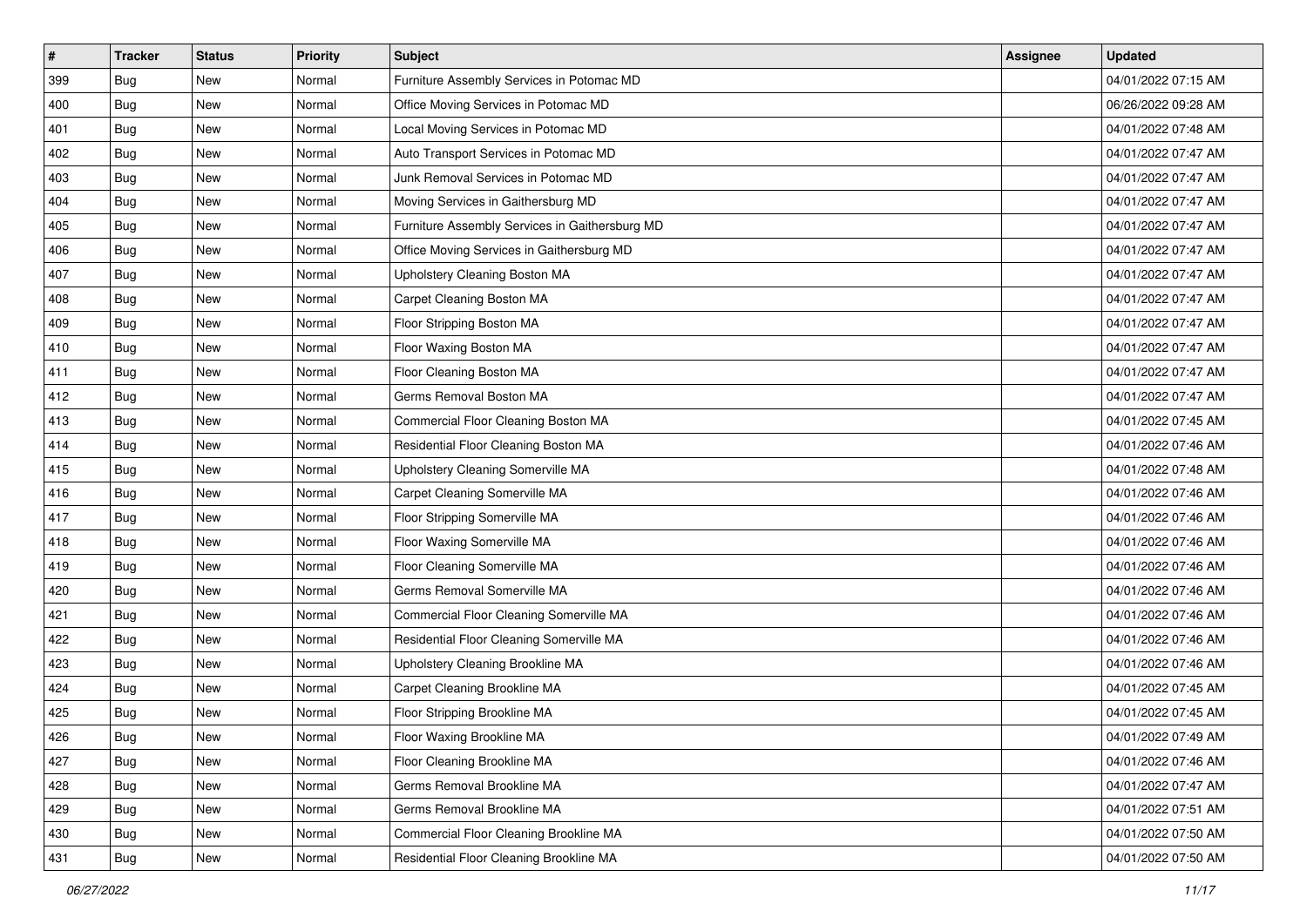| $\vert$ # | <b>Tracker</b> | <b>Status</b> | Priority | <b>Subject</b>                          | <b>Assignee</b> | <b>Updated</b>      |
|-----------|----------------|---------------|----------|-----------------------------------------|-----------------|---------------------|
| 432       | Bug            | New           | Normal   | Upholstery Cleaning Newton MA           |                 | 04/01/2022 07:50 AM |
| 433       | Bug            | New           | Normal   | Carpet Cleaning Newton MA               |                 | 04/01/2022 07:50 AM |
| 434       | Bug            | New           | Normal   | Floor Stripping Newton MA               |                 | 04/01/2022 07:50 AM |
| 435       | Bug            | New           | Normal   | Floor Waxing Newton MA                  |                 | 04/01/2022 07:50 AM |
| 436       | Bug            | <b>New</b>    | Normal   | Floor Cleaning Newton MA                |                 | 04/01/2022 07:50 AM |
| 437       | <b>Bug</b>     | New           | Normal   | Germs Removal Newton MA                 |                 | 04/01/2022 07:50 AM |
| 438       | Bug            | New           | Normal   | Commercial Floor Cleaning Newton MA     |                 | 04/01/2022 07:50 AM |
| 439       | Bug            | New           | Normal   | Residential Floor Cleaning Newton MA    |                 | 04/01/2022 07:49 AM |
| 440       | Bug            | New           | Normal   | Upholstery Cleaning Watertown MA        |                 | 04/01/2022 07:49 AM |
| 441       | Bug            | New           | Normal   | Carpet Cleaning Watertown MA            |                 | 06/02/2022 06:00 PM |
| 442       | Bug            | New           | Normal   | Floor Stripping Watertown MA            |                 | 04/01/2022 07:49 AM |
| 443       | Bug            | New           | Normal   | Floor Waxing Watertown MA               |                 | 04/01/2022 07:51 AM |
| 444       | Bug            | New           | Normal   | Floor Cleaning Watertown MA             |                 | 04/01/2022 07:49 AM |
| 445       | Bug            | New           | Normal   | Germs Removal Watertown MA              |                 | 04/01/2022 07:49 AM |
| 446       | Bug            | New           | Normal   | Commercial Floor Cleaning Watertown MA  |                 | 04/01/2022 07:49 AM |
| 447       | Bug            | New           | Normal   | Residential Floor Cleaning Watertown MA |                 | 04/01/2022 07:49 AM |
| 448       | Bug            | New           | Normal   | Upholstery Cleaning Quincy MA           |                 | 04/01/2022 07:48 AM |
| 449       | Bug            | <b>New</b>    | Normal   | Carpet Cleaning Quincy MA               |                 | 04/01/2022 07:48 AM |
| 450       | Bug            | New           | Normal   | Floor Stripping Quincy MA               |                 | 06/25/2022 08:06 PM |
| 451       | Bug            | New           | Normal   | Floor Waxing Quincy MA                  |                 | 04/01/2022 07:48 AM |
| 452       | Bug            | New           | Normal   | Floor Cleaning Quincy MA                |                 | 04/01/2022 07:48 AM |
| 453       | Bug            | New           | Normal   | Germs Removal Quincy MA                 |                 | 04/01/2022 07:48 AM |
| 454       | Bug            | <b>New</b>    | Normal   | Commercial Floor Cleaning Quincy MA     |                 | 06/02/2022 05:59 PM |
| 455       | Bug            | New           | Normal   | Residential Floor Cleaning Quincy MA    |                 | 04/01/2022 07:38 AM |
| 456       | Bug            | New           | Normal   | Upholstery Cleaning Medford MA          |                 | 04/01/2022 07:28 AM |
| 457       | Bug            | New           | Normal   | <b>Carpet Cleaning Medford MA</b>       |                 | 06/25/2022 07:36 PM |
| 458       | Bug            | New           | Normal   | Floor Stripping Medford MA              |                 | 04/01/2022 07:32 AM |
| 459       | <b>Bug</b>     | New           | Normal   | Floor Waxing Medford MA                 |                 | 04/01/2022 07:32 AM |
| 460       | Bug            | New           | Normal   | Floor Cleaning Medford MA               |                 | 06/26/2022 08:00 PM |
| 461       | <b>Bug</b>     | New           | Normal   | Germs Removal Medford MA                |                 | 06/24/2022 05:59 PM |
| 462       | Bug            | New           | Normal   | Commercial Floor Cleaning Medford MA    |                 | 04/01/2022 07:32 AM |
| 463       | Bug            | New           | Normal   | Residential Floor Cleaning Medford MA   |                 | 04/01/2022 07:32 AM |
| 464       | <b>Bug</b>     | New           | Normal   | Upholstery Cleaning Westchester MA      |                 | 06/21/2022 04:02 PM |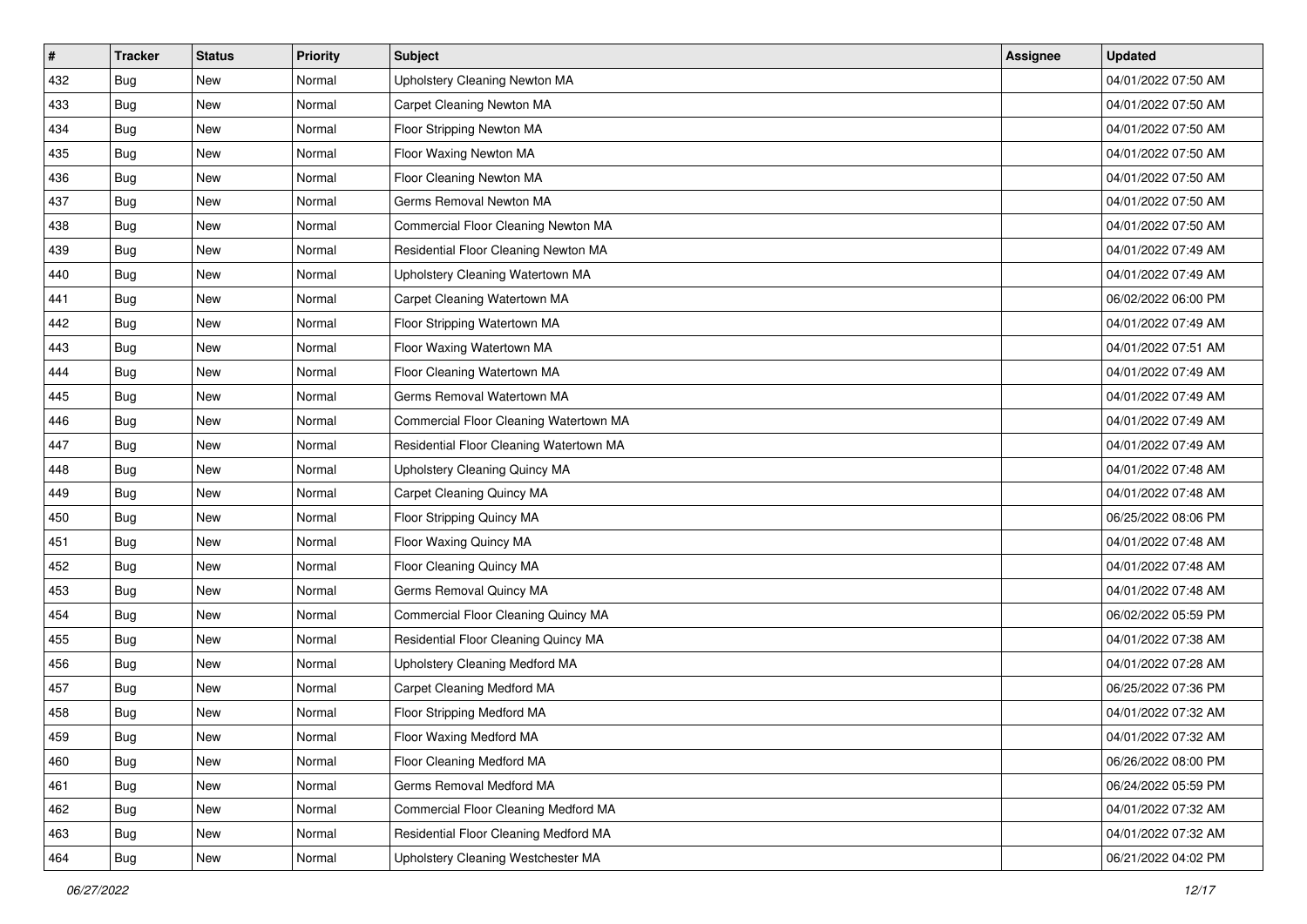| #   | <b>Tracker</b> | <b>Status</b> | <b>Priority</b> | Subject                                                                              | <b>Assignee</b>        | <b>Updated</b>      |
|-----|----------------|---------------|-----------------|--------------------------------------------------------------------------------------|------------------------|---------------------|
| 465 | Bug            | New           | Normal          | Carpet Cleaning Westchester MA                                                       |                        | 06/26/2022 05:07 AM |
| 466 | Bug            | <b>New</b>    | Normal          | Floor Stripping Westchester MA                                                       |                        | 06/26/2022 11:57 AM |
| 467 | Bug            | New           | Normal          | Floor Waxing Westchester MA                                                          |                        | 04/01/2022 07:31 AM |
| 468 | Bug            | New           | Normal          | Floor Cleaning Westchester MA                                                        |                        | 04/01/2022 07:31 AM |
| 469 | Bug            | New           | Normal          | Germs Removal Westchester MA                                                         |                        | 06/26/2022 05:31 PM |
| 470 | Bug            | New           | Normal          | Commercial Floor Cleaning Westchester MA                                             |                        | 06/26/2022 10:56 AM |
| 471 | Bug            | New           | Normal          | Residential Floor Cleaning Westchester MA                                            |                        | 06/26/2022 07:15 PM |
| 472 | Bug            | New           | Normal          | Upholstery Cleaning Arlington MA                                                     |                        | 04/01/2022 07:31 AM |
| 473 | Bug            | New           | Normal          | Floor Stripping Arlington MA                                                         |                        | 06/26/2022 11:10 AM |
| 474 | <b>Bug</b>     | New           | Normal          | Floor Waxing Arlington MA                                                            |                        | 06/26/2022 10:36 PM |
| 475 | Bug            | New           | Normal          | Floor Cleaning Arlington MA                                                          |                        | 06/26/2022 07:33 AM |
| 477 | <b>Bug</b>     | New           | Normal          | What Does Online Coupon Mean?                                                        |                        | 06/25/2022 11:15 PM |
| 478 | Feature        | New           | Normal          | Is it safe to install third-party WhatsApp GB?                                       |                        | 06/26/2022 11:07 PM |
| 479 | Bug            | New           | Normal          | Limousine Service Bellevue WA                                                        |                        | 06/25/2022 10:54 PM |
| 480 | <b>Bug</b>     | New           | Normal          | Nur Online Shop                                                                      |                        | 06/26/2022 01:32 AM |
| 481 | Bug            | New           | Normal          | Nur Online Shop                                                                      |                        | 06/26/2022 05:37 AM |
| 482 | Bug            | New           | Normal          | <b>Text Window</b>                                                                   |                        | 06/26/2022 07:23 PM |
| 483 | <b>Bug</b>     | New           | Normal          | UK best essay writing service                                                        |                        | 06/25/2022 04:05 PM |
| 484 | Bug            | New           | Normal          | UK best essay writing service                                                        |                        | 06/25/2022 08:18 PM |
| 487 | <b>Bug</b>     | New           | Normal          | Cheap Fake Dunks                                                                     |                        | 06/26/2022 11:26 PM |
| 488 | Bug            | New           | Normal          | Quick solution to solve cash app dispute by the technical team                       |                        | 06/26/2022 07:09 PM |
| 489 | Bug            | New           | Normal          | Get cash app refund instantly if sent to the wrong person                            |                        | 06/26/2022 05:57 PM |
| 490 | <b>Bug</b>     | New           | Normal          | Unlock cash app account by getting quick solutions from the technical executives     |                        | 06/26/2022 10:09 PM |
| 491 | Feature        | New           | Normal          | Automatically download and paste Reddit wallpapers into Windows                      |                        | 06/26/2022 11:49 AM |
| 492 | Bug            | New           | Normal          | HD Streamz MOD APK v3.5.5 (Keine Werbung)                                            |                        | 06/26/2022 07:29 AM |
| 494 | Bug            | New           | Normal          | <b>Buy Discussion Post</b>                                                           |                        | 06/26/2022 10:02 PM |
| 495 | Bug            | New           | Normal          | Twitch Clip Downloader Download Twitch Clips Online 2021                             |                        | 06/26/2022 11:27 AM |
| 496 | <b>Bug</b>     | New           | Normal          | What is Live NetTV?                                                                  |                        | 06/26/2022 05:51 PM |
| 497 | Bug            | New           | Normal          | Fake Nike Dunk Low Off-White Lot 50                                                  |                        | 06/26/2022 11:52 PM |
| 498 | Bug            | New           | Normal          | Téléchargeur SoundCloud : SoundCloud en Mp3                                          | Christophe<br>Garion   | 06/26/2022 07:29 AM |
| 499 | Feature        | New           | Normal          | Discover The Premium Features Of Spotify Mod Apk                                     |                        | 06/26/2022 09:42 PM |
| 500 | <b>Bug</b>     | New           | Normal          | Simply contact the technical team, to find the solution to cash app refund problems. | Pierre-Loïc<br>Garoche | 06/26/2022 11:36 AM |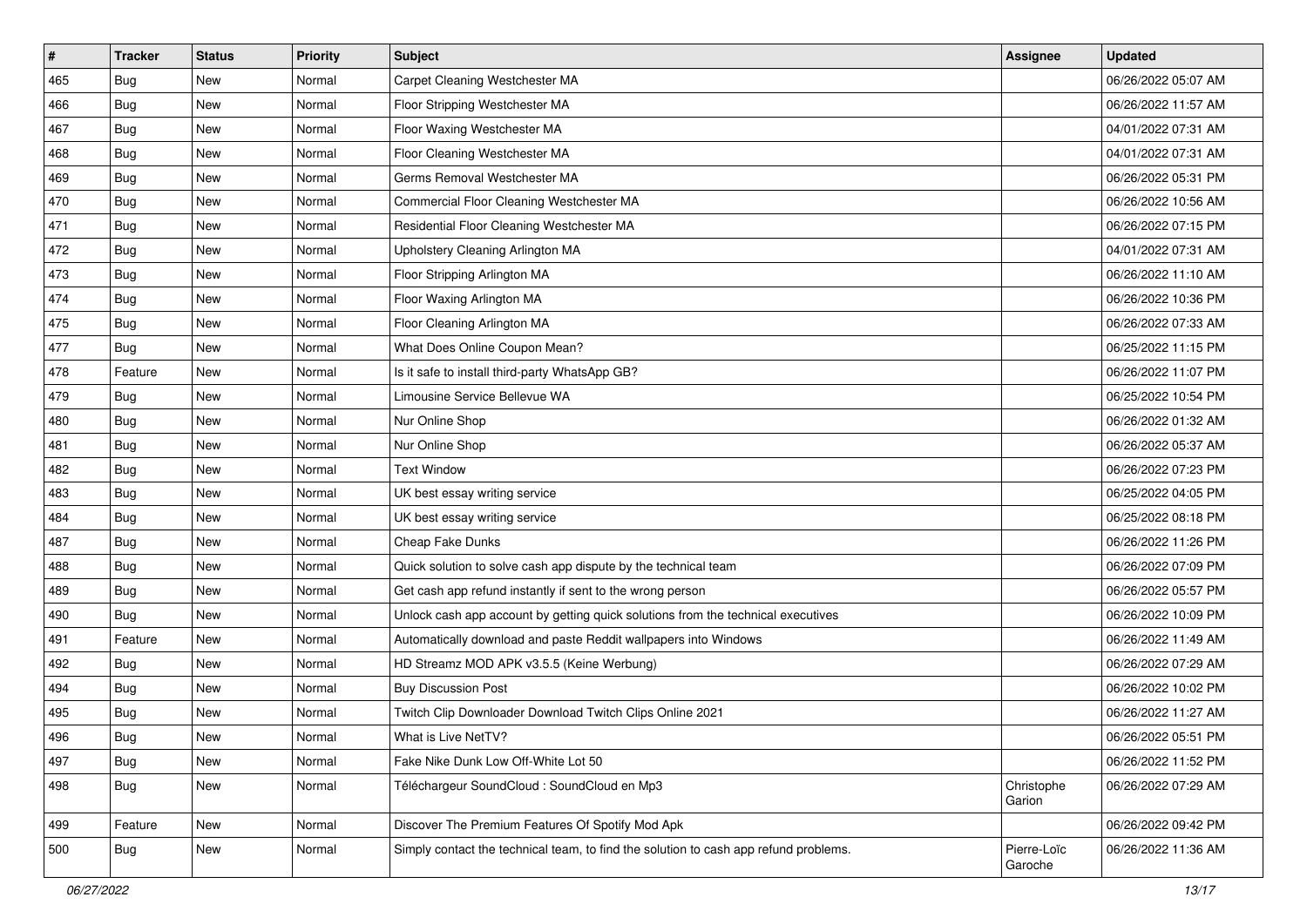| $\vert$ # | <b>Tracker</b> | <b>Status</b> | <b>Priority</b> | Subject                                                                                  | Assignee               | <b>Updated</b>      |
|-----------|----------------|---------------|-----------------|------------------------------------------------------------------------------------------|------------------------|---------------------|
| 501       | Bug            | New           | Normal          | How Do I Annihilate Cash App Transfer Failed Problems Effectively                        | Pierre-Loïc<br>Garoche | 06/26/2022 04:03 PM |
| 502       | <b>Bug</b>     | New           | Normal          | Les instructions pour définir des sonneries pour iPhone sont simples et faciles à suivre |                        | 06/26/2022 10:02 PM |
| 503       | Bug            | <b>New</b>    | Normal          | Youtube Premium Apk free download for Android                                            |                        | 06/26/2022 02:23 PM |
| 504       | <b>Bug</b>     | New           | Normal          | A beginner should always look for online Java assignment help!                           |                        | 06/26/2022 11:08 PM |
| 505       | Bug            | New           | Normal          | www.trendmicro.com/activate                                                              |                        | 06/26/2022 08:48 PM |
| 506       | Bug            | New           | Normal          | www.trendmicro.com/activate                                                              |                        | 06/26/2022 06:33 PM |
| 507       | Bug            | New           | Normal          | central.bitdefender.com                                                                  |                        | 06/27/2022 12:02 AM |
| 508       | Bug            | New           | Normal          | hire a professional dissertation help                                                    |                        | 06/26/2022 03:38 PM |
| 509       | Feature        | New           | Normal          | Fashion                                                                                  | Anonymous              | 06/13/2022 03:39 AM |
| 510       | Feature        | New           | Normal          | Fashion                                                                                  | Anonymous              | 06/26/2022 01:11 PM |
| 511       | Feature        | <b>New</b>    | Normal          | Fashion                                                                                  | Anonymous              | 06/26/2022 03:33 PM |
| 512       | <b>Bug</b>     | New           | Normal          | The Importance Of Using Custom Writing Services                                          |                        | 06/26/2022 08:04 PM |
| 513       | Bug            | New           | Normal          | Unlock cash app account using the easy steps:                                            | Anonymous              | 06/26/2022 02:22 PM |
| 514       | Bug            | <b>New</b>    | Normal          | Trans-Caribbean                                                                          |                        | 06/27/2022 12:02 AM |
| 515       | Bug            | New           | Normal          | Fragment Nike Dunk High Tokyo Fake                                                       |                        | 06/26/2022 03:25 PM |
| 516       | Bug            | <b>New</b>    | Normal          | Does Cash App Help To Get Cash App Refund Without Any Interruption?                      |                        | 06/24/2022 01:56 PM |
| 517       | Bug            | New           | Normal          | Proficient tips to take help of cash app support professionals:                          |                        | 06/26/2022 07:34 AM |
| 518       | Bug            | New           | Normal          | How To Check The Balance Of Cash App Account By Taking Cash App Support?                 |                        | 06/25/2022 10:09 AM |
| 519       | Bug            | New           | Normal          | Are you finding online UK Assignment writers?                                            |                        | 06/26/2022 02:55 PM |
| 520       | Bug            | New           | Normal          | What Is The Major Role Of Cash.app/Help and Support Page?                                |                        | 06/26/2022 07:10 AM |
| 521       | Feature        | New           | Normal          | Check out the Cash app Card balance for an overdraft.                                    | Pierre-Loïc<br>Garoche | 06/26/2022 04:22 AM |
| 522       | Feature        | New           | Normal          | Can You Check App Limits, If Cash app won't let me send money?                           |                        | 06/26/2022 11:29 AM |
| 523       | Bug            | New           | Normal          | What Is The Right Google Account Recovery Aid To Regain Account Access?                  | Pierre-Loïc<br>Garoche | 06/26/2022 01:15 PM |
| 524       | Bug            | New           | Normal          | How Does Google Account Recovery Work If Your Account Is Hacked?                         |                        | 06/25/2022 07:08 PM |
| 525       | Bug            | New           | Normal          | If you don't have a QR code: How to activate cash app card in app                        |                        | 06/26/2022 02:27 PM |
| 526       | Bug            | New           | Normal          | Soundcloud to mp3 converter - Download Soundcloud songs                                  |                        | 06/25/2022 05:36 PM |
| 527       | Feature        | New           | Normal          | My Teachers                                                                              |                        | 06/25/2022 07:28 PM |
| 528       | Bug            | New           | Normal          | Korean Mag                                                                               |                        | 06/26/2022 03:41 AM |
| 529       | Bug            | New           | Normal          | Thop TV APK - Free Download for Android                                                  |                        | 06/26/2022 06:28 PM |
| 530       | Bug            | New           | Normal          | Cheap Assignment Writing Service UK                                                      | Anonymous              | 06/26/2022 09:23 PM |
| 531       | <b>Bug</b>     | New           | Normal          | Cheap Assignment Writing Service UK                                                      | Anonymous              | 06/26/2022 02:10 PM |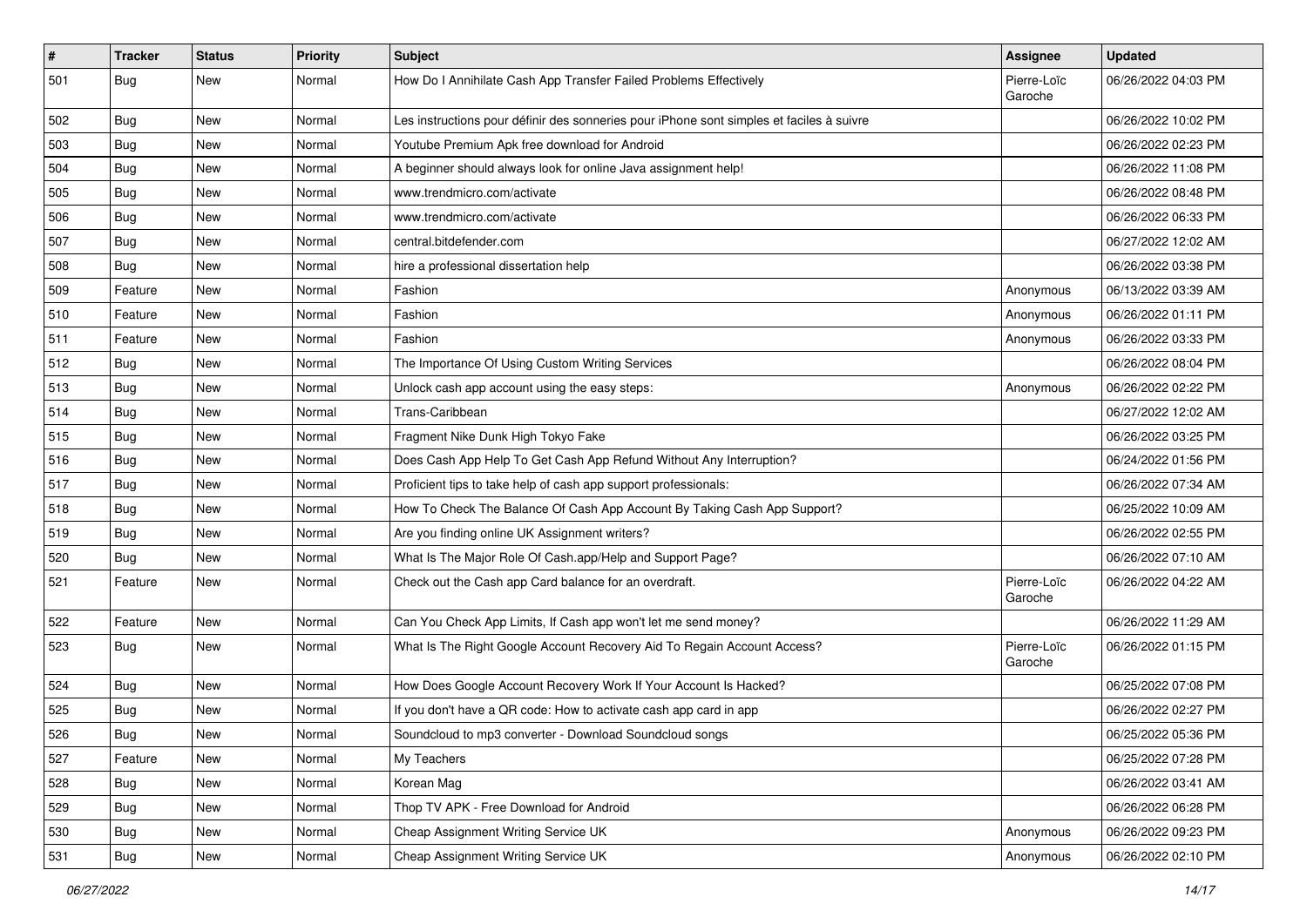| $\sharp$ | <b>Tracker</b> | <b>Status</b> | <b>Priority</b> | Subject                                                                                                                                                                                                                                           | <b>Assignee</b>        | <b>Updated</b>      |
|----------|----------------|---------------|-----------------|---------------------------------------------------------------------------------------------------------------------------------------------------------------------------------------------------------------------------------------------------|------------------------|---------------------|
| 532      | <b>Bug</b>     | New           | Normal          | My Assignment Help                                                                                                                                                                                                                                |                        | 06/26/2022 09:51 PM |
| 533      | <b>Bug</b>     | New           | Normal          | How to complete the homework assignments in economics in the easiest way?                                                                                                                                                                         |                        | 06/26/2022 10:12 PM |
| 534      | Bug            | New           | Normal          | Know how to initiate cash app refund by contacting the technical team                                                                                                                                                                             | Pierre-Loïc<br>Garoche | 06/26/2022 11:13 PM |
| 535      | Bug            | New           | Normal          | Getting Tangled Problems When You Try To Apply For Cash App Delete Account                                                                                                                                                                        | Christophe<br>Garion   | 06/26/2022 04:51 PM |
| 536      | Bug            | New           | Normal          | How to check the balance on the cash app card                                                                                                                                                                                                     | Hamza<br>Bourbouh      | 06/26/2022 08:48 PM |
| 537      | Bug            | New           | Normal          | Get tech assistance with customer support on ATT Yahoo email login issue.                                                                                                                                                                         |                        | 06/26/2022 01:06 PM |
| 538      | Bug            | New           | Normal          | Will cash app refund money if scammed quickly?                                                                                                                                                                                                    |                        | 06/25/2022 10:20 AM |
| 539      | Bug            | New           | Normal          | Do you want to know how to activate cash card through phone number?                                                                                                                                                                               |                        | 04/01/2022 09:25 AM |
| 540      | <b>Bug</b>     | <b>New</b>    | Normal          | Why Haven't I Received My Cash App Card? Can I get t the reasons behind it                                                                                                                                                                        |                        | 04/01/2022 09:25 AM |
| 541      | Bug            | New           | Normal          | How to fix the cash app payment failed errors?                                                                                                                                                                                                    |                        | 06/26/2022 11:01 AM |
| 542      | Bug            | New           | Normal          | Web N Logo Design                                                                                                                                                                                                                                 |                        | 06/26/2022 01:28 AM |
| 543      | Feature        | New           | Normal          | Get tech assistance with customer support on ATT Yahoo email login issue.                                                                                                                                                                         |                        | 06/24/2022 05:08 PM |
| 544      | Bug            | New           | Normal          | Hey! I had a very cool idea to order our general picture on canvas for my family as a gift. But couldn't find a<br>good one. Once my friend advised me this article in which I found what I was looking for and gave a cool gift<br>to my family. |                        | 06/15/2022 08:13 PM |
| 545      | Feature        | New           | Normal          | Best Canvas Print Company                                                                                                                                                                                                                         |                        | 06/26/2022 10:28 PM |
| 546      | Feature        | <b>New</b>    | Normal          | Quickbooks Error                                                                                                                                                                                                                                  |                        | 06/25/2022 09:58 PM |
| 547      | Bug            | New           | Normal          | Get rid of the issue of cash app down by calling experts.                                                                                                                                                                                         |                        | 06/26/2022 10:38 AM |
| 548      | <b>Bug</b>     | New           | Normal          | Web N Logo Design                                                                                                                                                                                                                                 |                        | 04/01/2022 09:29 AM |
| 549      | Bug            | New           | Normal          | Radio Luisteren                                                                                                                                                                                                                                   |                        | 06/26/2022 11:56 AM |
| 550      | Bug            | <b>New</b>    | Normal          | Nederland FM - beste manieren om naar internationale radio op internet te luisteren                                                                                                                                                               |                        | 06/23/2022 08:56 PM |
| 551      | Bug            | New           | Normal          | Why Do Students Need Online Best Dissertation Writing Services?                                                                                                                                                                                   |                        | 06/26/2022 08:15 AM |
| 552      | Feature        | New           | Normal          | Radio rfm and the benefits of radio rfm                                                                                                                                                                                                           |                        | 06/25/2022 08:02 PM |
| 553      | Bug            | New           | Normal          | Cinema HD APK - Free Movie Enjoyment App on Android                                                                                                                                                                                               |                        | 06/26/2022 01:39 PM |
| 554      | <b>Bug</b>     | New           | Normal          | XvideoStudio Video Editor APK Free Download on TechToDown                                                                                                                                                                                         |                        | 06/26/2022 01:18 AM |
| 555      | Bug            | New           | Normal          | web design development in hyderabad                                                                                                                                                                                                               |                        | 06/26/2022 01:08 PM |
| 556      | Bug            | New           | Normal          | Play Game Mod Apk With Your Friends                                                                                                                                                                                                               |                        | 06/25/2022 02:31 PM |
| 557      | Feature        | New           | Normal          | <b>Business Law Assignment Help</b>                                                                                                                                                                                                               |                        | 06/26/2022 03:01 AM |
| 558      | Feature        | New           | Normal          | <b>Stunning Classic Sofas</b>                                                                                                                                                                                                                     |                        | 06/25/2022 11:46 PM |
| 560      | Bug            | New           | Normal          | Whatsapp Aero - Make Your Phone Auto Connect                                                                                                                                                                                                      |                        | 04/01/2022 09:28 AM |
| 561      | Bug            | New           | Normal          | Enjoy the Full YouTube Premium Experience With YouTube Premium Membership                                                                                                                                                                         |                        | 06/24/2022 11:10 AM |
| 562      | <b>Bug</b>     | New           | Normal          | Learn Basic Mahjong Rules                                                                                                                                                                                                                         |                        | 06/23/2022 12:48 AM |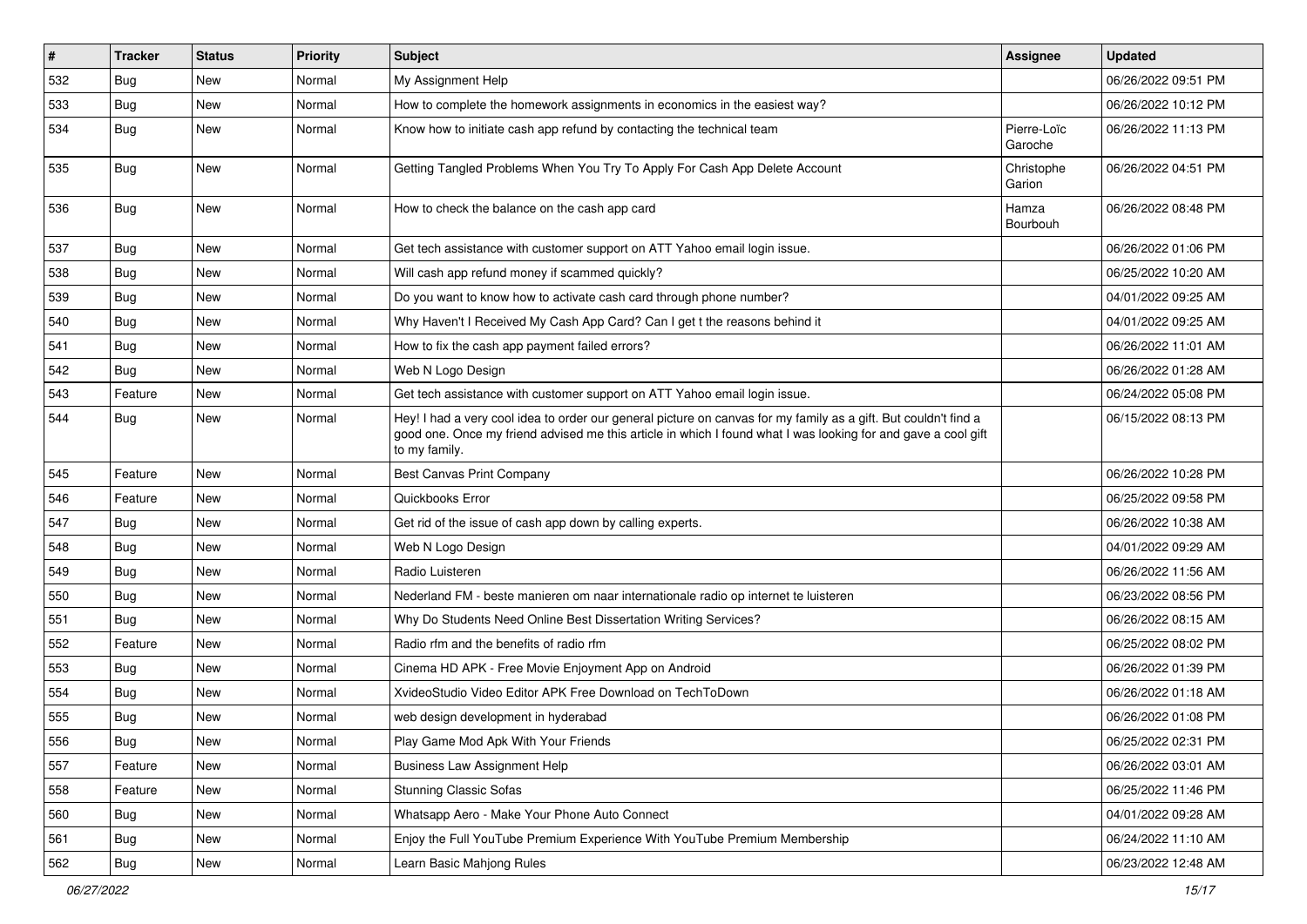| $\pmb{\#}$ | <b>Tracker</b> | <b>Status</b> | <b>Priority</b> | Subject                                                                                                                                                                                                                                                               | Assignee               | <b>Updated</b>      |
|------------|----------------|---------------|-----------------|-----------------------------------------------------------------------------------------------------------------------------------------------------------------------------------------------------------------------------------------------------------------------|------------------------|---------------------|
| 563        | Bug            | New           | Normal          | Understanding the Difference Between Free and Paid Mod Apks                                                                                                                                                                                                           |                        | 06/26/2022 12:15 AM |
| 564        | Bug            | <b>New</b>    | Normal          | How To Install RepelisPlus On Your Android Phone?                                                                                                                                                                                                                     |                        | 06/25/2022 06:46 PM |
| 565        | Bug            | New           | Normal          | How To Install RepelisPlus On Your Android Phone?                                                                                                                                                                                                                     |                        | 06/26/2022 04:39 PM |
| 566        | Bug            | New           | Normal          | Kinemaster Pro Download - los App Review                                                                                                                                                                                                                              |                        | 04/01/2022 09:27 AM |
| 567        | Bug            | <b>New</b>    | Normal          | Singapore assignment help                                                                                                                                                                                                                                             |                        | 06/26/2022 10:52 AM |
| 568        | Bug            | New           | Normal          | Instale a versão mais recente do YouTube Premium                                                                                                                                                                                                                      |                        | 06/26/2022 01:53 PM |
| 569        | Bug            | New           | Normal          | What is the incoming and outgoing mail server for Outlook IMAP settings?                                                                                                                                                                                              | Pierre-Loïc<br>Garoche | 06/26/2022 05:23 AM |
| 570        | Bug            | <b>New</b>    | Normal          | What is Sutton bank cash app customer service phone number?                                                                                                                                                                                                           | Pierre-Loïc<br>Garoche | 06/26/2022 07:49 AM |
| 571        | Bug            | New           | Normal          | How may the Cash app dispute your trade?                                                                                                                                                                                                                              | Pierre-Loïc<br>Garoche | 06/26/2022 10:48 PM |
| 572        | Feature        | New           | Normal          | New features of WhatsApp Plus on Android phones                                                                                                                                                                                                                       | Pierre-Loïc<br>Garoche | 06/26/2022 05:54 AM |
| 573        | Bug            | New           | Normal          | Experimente lo mejor en la aplicación Apk de juegos gratis                                                                                                                                                                                                            |                        | 06/26/2022 02:11 PM |
| 574        | Bug            | <b>New</b>    | Normal          | How to fix the Epson printer offline issue due to a wired connection?                                                                                                                                                                                                 |                        | 06/26/2022 11:19 AM |
| 576        | Bug            | New           | Normal          | So laden Sie ein Instagram-Bild herunter                                                                                                                                                                                                                              |                        | 06/26/2022 08:46 PM |
| 577        | Bug            | <b>New</b>    | Normal          | Follow these easy steps to make Admiral Casino Login                                                                                                                                                                                                                  |                        | 06/26/2022 10:30 AM |
| 579        | Bug            | New           | Normal          | YOUR CV MAKES YOUR FIRST IMPRESSION                                                                                                                                                                                                                                   | Christophe<br>Garion   | 06/26/2022 06:07 PM |
| 581        | Bug            | <b>New</b>    | Normal          | E-Learning Course Help                                                                                                                                                                                                                                                |                        | 06/26/2022 10:14 AM |
| 582        | Bug            | New           | Normal          | Cash App Won't Let Me Send Money If There Is A Low Balance Available                                                                                                                                                                                                  | Pierre-Loïc<br>Garoche | 06/26/2022 02:39 PM |
| 584        | Bug            | New           | Normal          | Want the cash app customer service number to check balance?                                                                                                                                                                                                           |                        | 06/25/2022 02:30 PM |
| 585        | Bug            | New           | Normal          | What is cash app help number?                                                                                                                                                                                                                                         |                        | 06/26/2022 06:21 PM |
| 586        | Bug            | <b>New</b>    | Normal          | Best Modifications For Your Mobile Phone                                                                                                                                                                                                                              |                        | 06/26/2022 01:51 AM |
| 587        | Bug            | New           | Normal          | Why Picsart Pro Offers Great Features                                                                                                                                                                                                                                 |                        | 06/26/2022 12:18 AM |
| 588        | Bug            | New           | Normal          | YouTube Vanced Apk Manager App - Como instalá-lo                                                                                                                                                                                                                      |                        | 06/25/2022 12:21 PM |
| 589        | Bug            | <b>New</b>    | Normal          | How can I get the cash app phone number of customer support?                                                                                                                                                                                                          |                        | 06/26/2022 01:59 PM |
| 590        | <b>Bug</b>     | New           | Normal          | Follow proper initiatives to check my cash app card balance:                                                                                                                                                                                                          |                        | 06/26/2022 10:09 PM |
| 591        | Bug            | New           | Normal          | How To Find Facebook Modifications For Your Spotify Premium Apk?                                                                                                                                                                                                      |                        | 06/19/2022 06:07 AM |
| 592        | Bug            | New           | Normal          | Deezer Premium APK - Baixe músicas de qualquer lugar do mundo de graca                                                                                                                                                                                                |                        | 06/26/2022 02:55 PM |
| 593        | Bug            | New           | Normal          | Eiffel Spark Ultimate C2 SN series is a fully synthetic range of advanced performance engine oils blended in<br>high performance fully synthetic (PAO - polyalphaolefin) basestocks fortified with advanced technology<br>additive system, specifically formulated to |                        | 06/25/2022 09:51 AM |
| 594        | Feature        | New           | Normal          | How does research proposal help online make it easy for me?                                                                                                                                                                                                           |                        | 06/23/2022 04:40 PM |